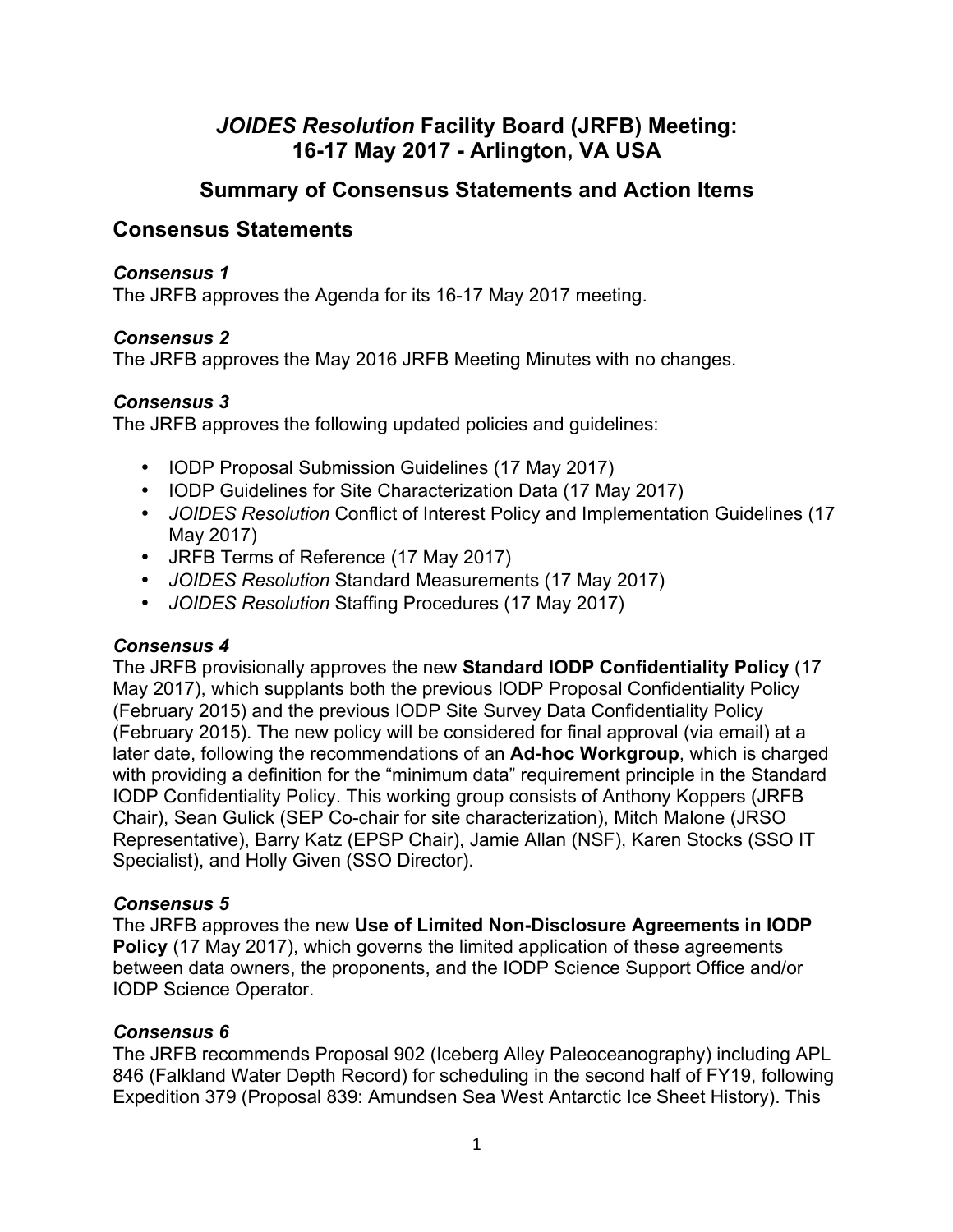will be followed by Proposal 912 (Drake Passage Paleoceanography) and a transit from the Southern Ocean to the Gulf of California, during which engineering tests and APL 769 (Costa Rica Crustal Architecture) are carried out. Furthermore, the JRFB recommends the scheduling of Proposal 833 (Guaymas Basin Activity) in the beginning of FY20, followed by a transit to the Gulf of Mexico and a one-month tie-up period for *JOIDES Resolution* maintenance and repairs. Following a two-week preparation time window, the JRFB recommends the scheduling of Proposal 887 (Gulf of Mexico Methane Hydrate). Finally, the JRFB recommends the scheduling of at least one expedition in the western tropical Atlantic in FY20. The expectation of the JRFB is that there will be in total 10 months of operations in FY20.

#### *Consensus 7*

The JRFB recommends the immediate formation of a "Deep Crustal Drilling Engineering" workgroup at the *JOIDES Resolution* Science Operator (JRSO) with representatives of the JRFB and JRSO, Siem Offshore drilling engineers, and the principal proponents, in order to review the results of Expedition 360 "SW Indian Ridge Lower Crust and Moho, Leg 1" and Expedition 355 "Superfast Spreading Rate Crust, Leg 4" and make recommendations on how to successfully achieve drilling, coring, and logging deeper than 1.5 km into ocean crust hard rock environments. The JRFB will be represented by Clive Neal (workgroup chair), Mike Coffin, and Wolfgang Bach. The JRSO will be represented by Mitch Malone and Jay Miller. Other interested parties within IODP, such as engineers from JAMSTEC, will be invited.

#### *Consensus 8*

The JRFB reaffirms that the *JOIDES Resolution* will fulfill at least a single global circumnavigation of the oceans by 2023.

#### *Consensus 9*

The JRFB affirms that, based on current and anticipated proposal pressure, the *JOIDES Resolution* will follow a path from the Gulf of Mexico in FY20 to the South Atlantic for starting drilling in this region. The JRFB expects that the *JOIDES Resolution* will start to operate in the general area of the Equatorial and North Atlantic, Gulf of Mexico, Mediterranean, Caribbean and the Arctic in FY21 and through FY22. Furthermore, the JRFB expects that the *JOIDES Resolution* will complete its global circumnavigation in the Indo-Pacific region in FY23.

#### *Consensus 10*

The JRFB is very pleased with the results and recommendations presented in the FY16 Co-chief Scientists Report and the FY16 JRSO NSF Site Review Report (February 2017). Both reports point out the outstanding operation, very capable management, and highly significant and operationally critical engineering improvements of the *JOIDES Resolution* facility by the JRSO. In addition, the JRFB fully supports the conclusions and recommendations by the NSF in their response to the FY16 reports, in particular to have the JRSO develop a long-term plan for the continued accommodation of cores in the Gulf Coast Repository.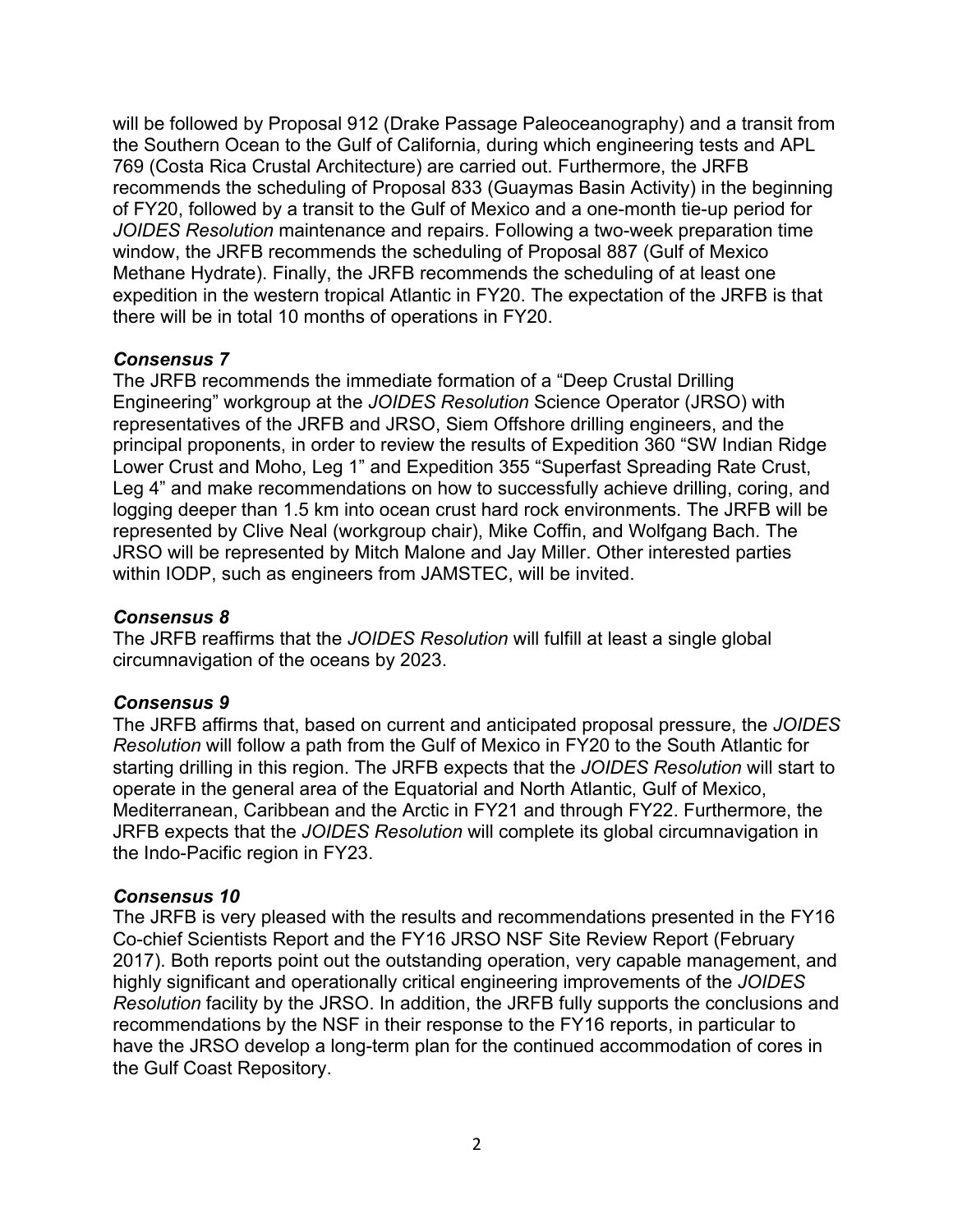#### *Consensus 11*

The JRFB affirms its long-term goal to maintain the *JOIDES Resolution* facility and the Gulf Coast Repository as a state-of-the-art "floating Earth science laboratory" that is upto-date with current analytical equipment, software, and databases, while adding new standard shipboard and onshore analytical capabilities, if required by a demonstrable need of the larger IODP science community.

#### *Consensus 12*

The JRFB finds that a closer coordination between expedition science objectives and both the education and outreach programs is warranted, including the participation of seagoing educators, videographers, and other education and/or outreach officers. The JRFB supports the plan to discuss the role of education officers and/or outreach officers during the 2017 IODP Forum and Program Member Office (PMO) meetings in Shanghai, China.

#### *Consensus 13*

The JRFB supports the JRSO scheduling engineering testing during transits on an as needed basis. Mechanisms for assessing the readiness of tools and other engineering innovations are required and, when proven ready, scheduling their testing at-sea with minimal impact on science is necessary. Such testing is needed to enhance the productivity of scientific ocean drilling and such engineering advances should be widely advertised to the community in order to inform future drilling proposals. Regular updates from the JRSO to the JRFB on engineering developments and testing are requested.

#### *Consensus 14*

The JRFB is very pleased with the numerous achievements of the IODP Science Support Office (SSO), in particular the outstanding management of the proposal process, the state-of-the-art operation of the proposal and site characterization databases, the development of new software tools to help proponents and panel members to work more efficiently with proposals and the large number of related data files, and the smooth organization of the meetings of the JRFB and its Advisory Panels. The JRFB is looking forward to the implementation of further improvements to the proposal and site characterization databases as laid out in the SSO FY18 Annual Program Plan (APP).

#### *Consensus 15*

The JRFB approves to remove the Co-chief Scientist Publication Requirement to publish at least one synthesis paper per expedition. However, the JRSO is asked to keep encouraging Co-chief Scientists to always consider these kind of publications, if deemed worthwhile and scientifically justified.

#### *Consensus 16*

The JRFB reaffirms its primary goal of implementing all proposals that are thoroughly reviewed, scientifically evaluated, and forwarded by SEP, and that have been recommended for approval by EPSP. Decisions on scheduling are principally dependent on the planned regional track of the *JOIDES Resolution*, maximizing the fit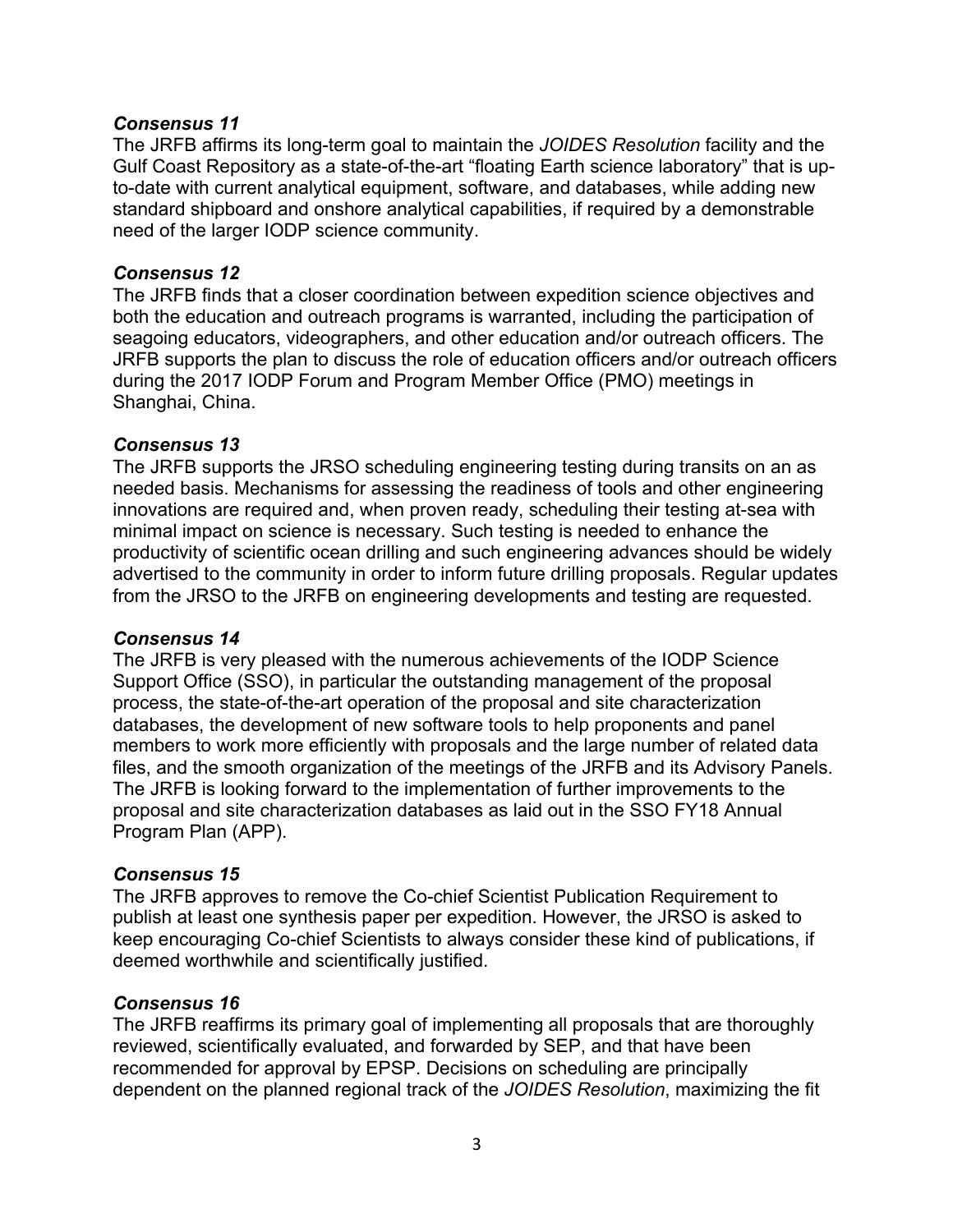and balance of proposals to the IODP 2013-2023 Science Plan, funding and ship time availability, and safety, permitting and other logistical constraints.

#### *Consensus 17*

The *JOIDES Resolution* Science Operator (JRSO) Annual Program Plan FY18 is recommended for approval in principle. The final plan will be considered for approval by the JRFB at a later date, but before the end of July 2017.

*(Postscript: The JRSO APP FY18 was approved (via email) on 20 June 2017.)*

#### *Consensus 18*

The Science Support Office (SSO) Annual Program Plan FY18 is recommended for approval in principle. The final plan will be considered for approval by the JRFB at a later date, but before the end of July 2017.

#### *Consensus 19*

The JRFB extends the term of the current JRFB Chair, Anthony Koppers, by one year and agrees to change the term of the JRFB Chair to nominally three years.

#### *Consensus 20*

The JRFB appoints Clive Neal as the new JRFB Chair, starting 1 October 2018 and with a three-year term, following one year as Chair-Elect.

#### *Consensus 21*

The JRFB sincerely thanks Christina Ravelo for her excellent service on the JRFB as science member. Over the past three years the JRFB has gained tremendously from Christina's vast knowledge on paleoclimatology and IODP science in general.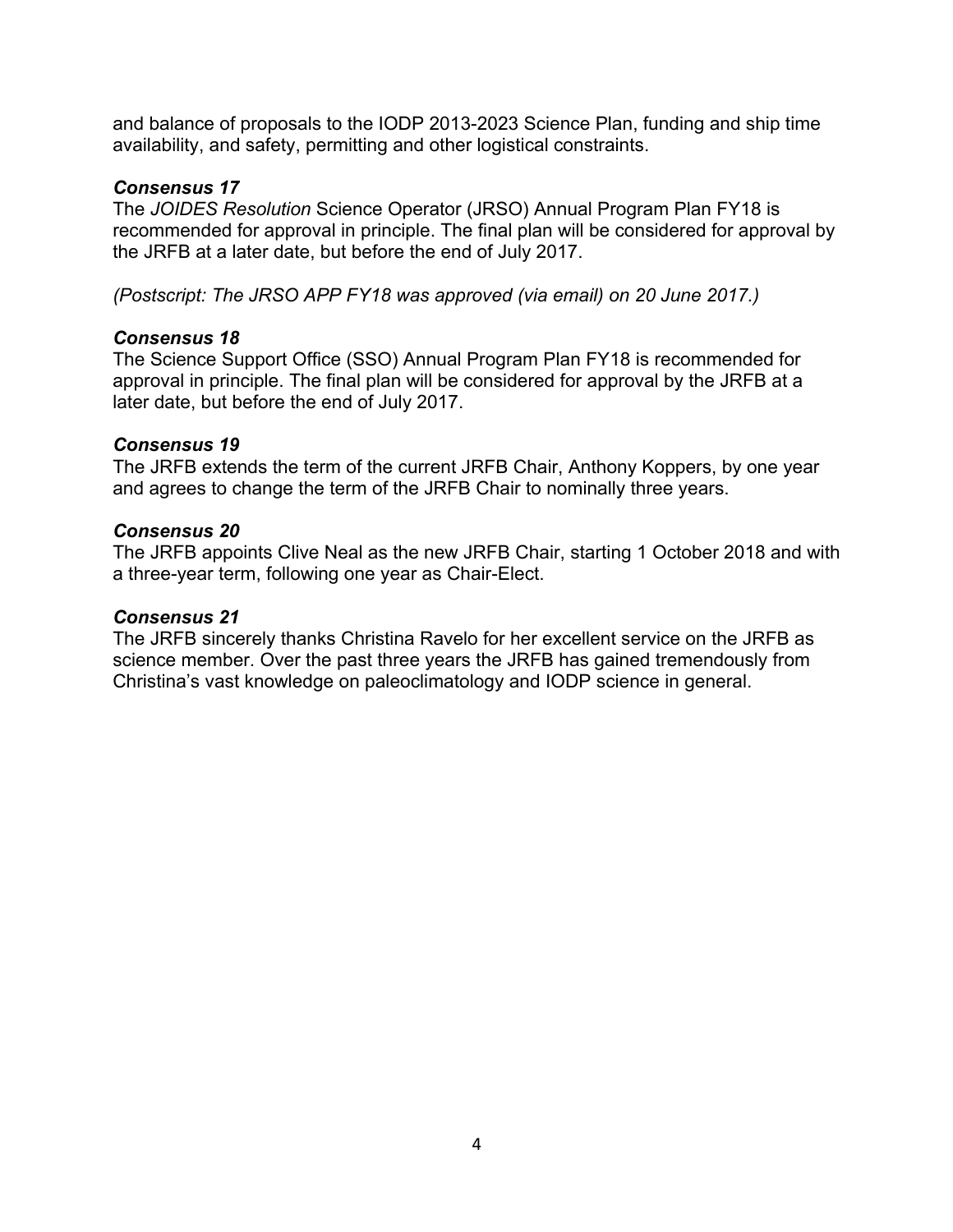# **Action Items**

#### *Action Item 1*

The JRFB Subcommittee on Policies and Guidelines will continue to update and reformat all remaining policies and guidelines for the general IODP program, for the *JOIDES Resolution*, and for the JRFB Advisory Panels.

#### *Action Item 2*

The JRFB Workgroup on "minimum data" will provide to the JRFB their recommendations before the September 2017 IODP Forum meeting.

#### *Action Item 3*

The JRFB Subcommittee on Policies and Guidelines will write a separate ADP Implementation Policy in support of the Joint JR-ICDP (International Continental Drilling Program) Projects.

#### *Action Item 4*

The "Deep Crustal Drilling Engineering" workgroup will provide a written report to the JRFB two months before the May 2018 JRFB meeting.

#### *Action Item 5*

The JRSO will provide a written report to the JRFB two months before the May 2018 JRFB meeting delineating options, cost estimates, and/or solutions for the expansion plans of the Gulf Coast Repository.

#### **Action Item 6**

The JRSO is asked to provide reports to the JRFB during its annual meetings, delineating options, cost estimates and/or solutions for the addition of new analytical capabilities on the *JOIDES Resolution* or for onshore capabilities supported through the Gulf Coast Repository.

#### **Action Item 7**

The JRFB Chair will request that the U.S. Science Support Program (USSSP) solicit applications for the JRFB U.S. science member replacement of Christina Ravelo. Recommendations from this process will be circulated to the JRFB (by e-mail) for approval.

#### **Action Item 8**

The JRFB Chair, in collaboration with the SEP Co-chairs, will continue monitoring and deactivating inactive (>5 years) SEP proposals as necessary.

#### **Action Item 9**

The JRFB Chair will continue monitoring proposals at the JRFB that have been inactive for 5 years or more and request proponent teams to provide the JRFB with an update via an Addendum and/or Proponent Response Letter (PRL).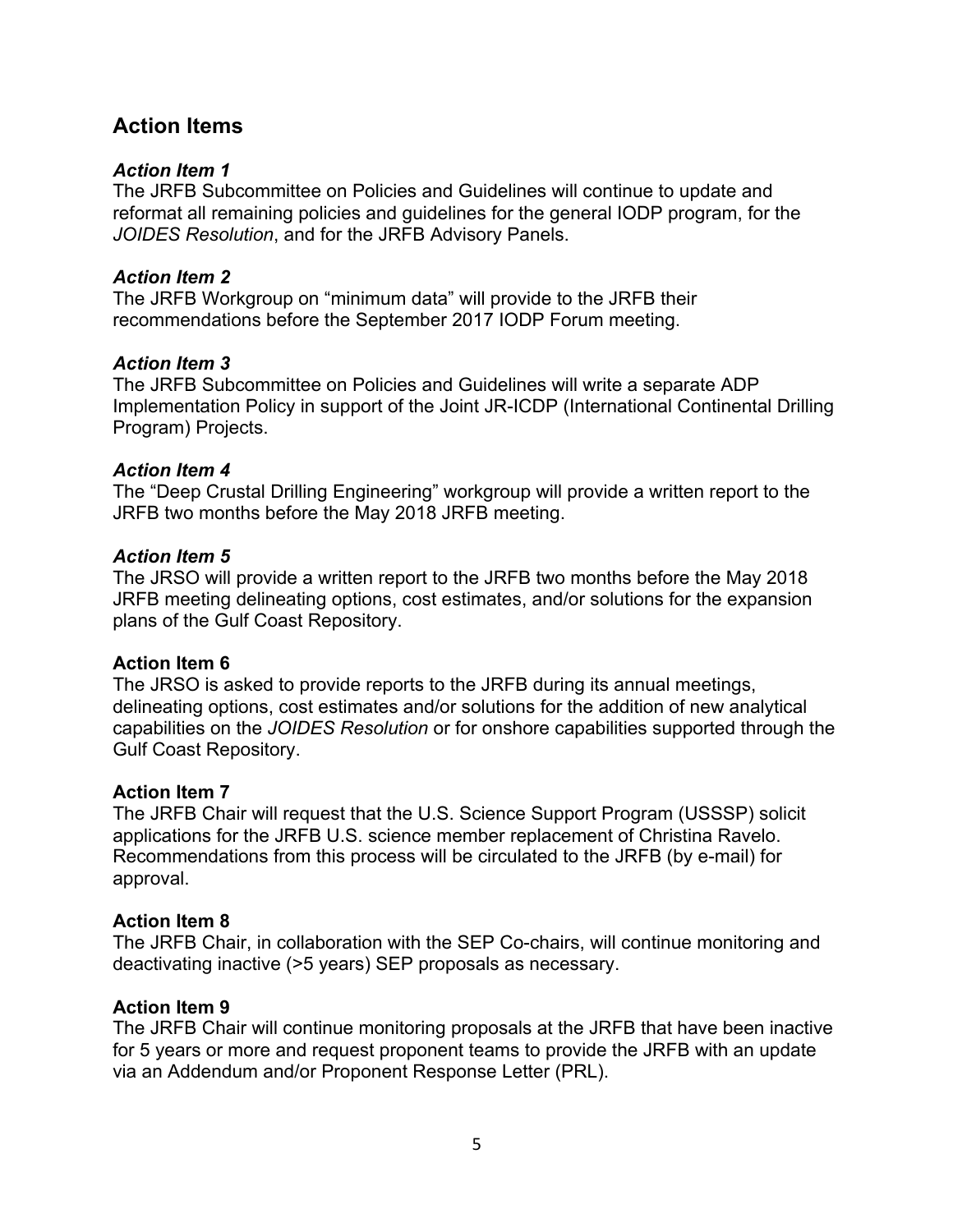#### **Action Item 10**

An Eos article by JRFB Chair, Anthony Koppers, and JRFB Chair-Elect, Clive Neal, will be written and submitted by July 2017 to update the IODP community on the status of the IODP program and the focus of the *JOIDES Resolution* scheduling, the JRFB model, and plans for drilling expeditions in the future up to the end of IODP 2013-2023.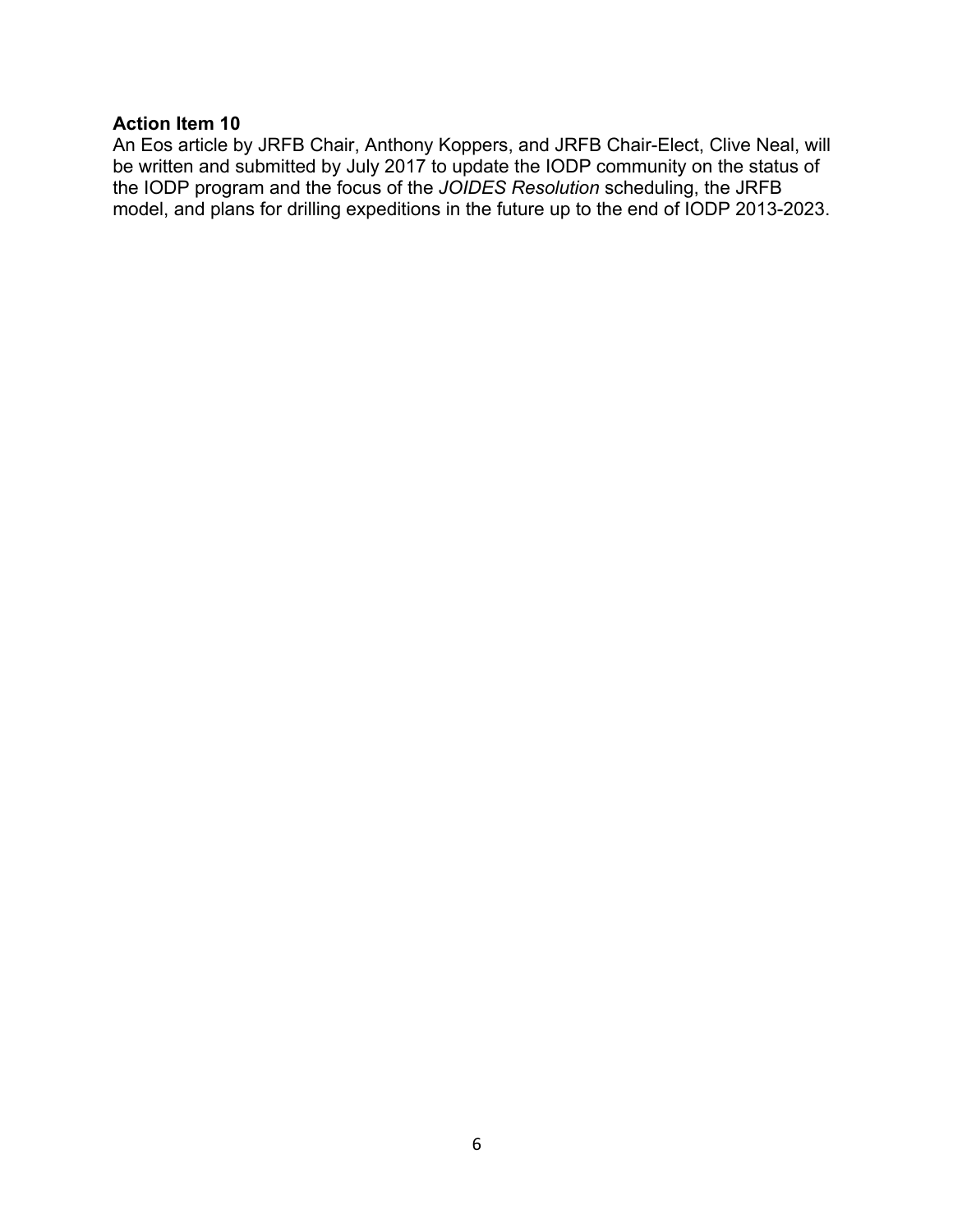## *JOIDES Resolution* (JR) Facility Board Meeting 2017 - Roster

**Members**

#### **Liaisons**

**Observers** Takamasa Ambiru CDEX, JAMSTEC, Japan Larry Atkinson **Old Dominion University, Norfolk, VA, USA**<br>
Rita Bauer **North State Support Office, Scripps Instit** IODP Science Support Office, Scripps Institution of Oceanography, USA Carl Brenner **Carl Brenner Carl Brenner** USSSP, Lamont-Doherty Earth Observatory, Columbia University, USA<br>Beth Christensen US Advisory Committee (USAC) Chair, Adelphi University, USA US Advisory Committee (USAC) Chair, Adelphi University, USA Lisa Clough National Science Foundation, USA Rose Dufour **National Science Foundation, USA** Helen Feng IODP Science Support Office, Scripps Institution of Oceanography, USA David Goldberg Lamont-Doherty Earth Observatory, Columbia University, USA Nadine Hallman ECORD Management Agency, CERGE, France Bob Houtman National Science Foundation, USA Thomas Janecek National Science Foundation, USA<br>Alice Maior Coordenacão de Aperfeicoamento Alice Maior Coordenação de Aperfeiçoamento de Pessoal de Nivel (CAPES), Brazil<br>Candace Maior (National Science Foundation, USA) National Science Foundation, USA Mitch Malone JRSO, Texas A&M University, USA Sidney Mello Coordenação de Aperfeiçoamento de Pessoal de Nivel (CAPES), Brazil<br>Brian Midson Mational Science Foundation, USA National Science Foundation, USA Rick Murray National Science Foundation, USA Hiroshi Nishi IODP Section Chair, J-DESC, Tohoku University, Japan Rachel Shackelford National Science Foundation. USA National Science Foundation, USA Angela Slagle USSSP, Lamont-Doherty Earth Observatory, Columbia University, USA Debbie Smith National Science Foundation, USA Holly Smith National Science Foundation, USA Tatsuya Watanabe Ministry of Education, Culture, Sports, Science and Technology (MEXT), Japan<br>Michiko Yamamoto IODP Science Support Office, Scripps Institution of Oceanography, USA IODP Science Support Office, Scripps Institution of Oceanography, USA \*Not in Attendance

 <sup>1</sup> Alternate for Liping Zhou

National Science Foundation, USA Brijesh Bansal\* Ministry of Earth Science, India Gilbert Camoin **ECORD Management Agency, CEREGE, France**<br>Brad Clement **Brance Conce Concert (STAG)** Texas A&M Univers JR Science Operator (JRSO), Texas A&M University, USA Mike Coffin University of Tasmania, Australia Gil Young Kim Korea Inst. of Geoscience and Mineral Res. (KIGAM), Republic of Korea<br>Geraldo Nunes Sobrinho Coordenação de Aperfeiçoamento de Pessoal de Nivel (CAPES), Brazil Coordenação de Aperfeiçoamento de Pessoal de Nivel (CAPES), Brazil Yan Sun<sup>\*</sup> Ministry of Science and Technology (MOST), China Anthony Koppers, Chair **Oregon State University, USA** Wolfgang Bach **University of Bremen, Germany**<br>Clive Neal **Diniversity of Notre Dame**, USA University of Notre Dame, USA Christina Ravelo<br>
Paul Wilson\* University of Southampton, UK<br>
University of Southampton, UK University of Southampton, UK Yasuhiro Yamada<sup>1</sup> R&D Center for Ocean Drilling Science, JAMSTEC, Japan

Jamie Austin **IODP Forum Chair, University of Texas at Austin, USA** Sarah Davies **ECORD** Science Operator (ESO), University of Leicester, UK Holly Given IODP Science Support Office, Scripps Institution of Oceanography, USA Sean Gulick SEP Co-Chair, University of Texas at Austin, USA Barry Katz **EPSP Chair, Chevron Corporation, Houston, TX, USA** Shin'ichi Kuramoto Center for Deep Earth Exploration (CDEX), JAMSTEC, Japan Gilles Lericolais\* ECORD Facility Board Chair, IFREMER, France Ken Miller SEP Co-Chair, Rutgers, The State University of New Jersey, USA

Yoshiyuki Tatsumi CIB Chair, Kobe University, Japan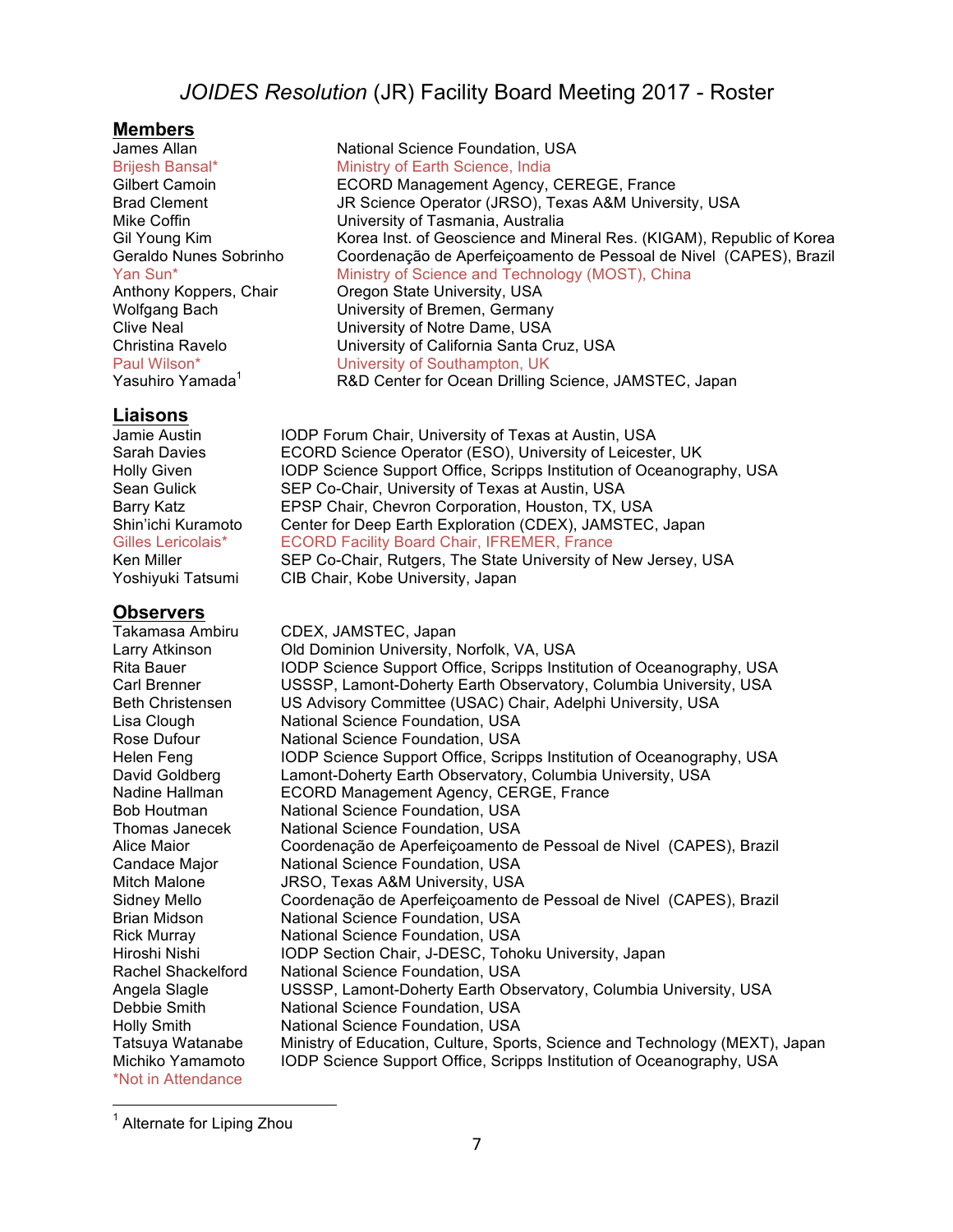## *JOIDES Resolution* **Facility Board Meeting Notes: 16-17 May 2017 Arlington, VA USA**

**Tuesday 16 May 2017 08:30-18:00**

#### **1. Welcome and Introductions**

National Science Foundation (NSF) Program Director, Dr. Tom Janecek, welcomed the group and provided basic safety and comfort information.

*JOIDES Resolution* Facility Board (JRFB) Chair, Dr. Anthony Koppers, gave an overview of the most significant meeting topics, including:

- Scheduling of the *JOIDES Resolution* expeditions
- JR Renewal Online Survey Response of 876 takers from 37 countries
- JRSO Mid-Term Review
- Overview of the JRFB, its Advisory Panels and Partners
- Scheduling Impact of the Two Stage Approach of Pre- and Full Proposals
- Ship Track after April 2017 Proposal Submission and May 2017 EPSP

Dr. Koppers then:

- Introduced the new JRFB members (Wolfgang Bach, Liping Zhou (absent), and Geraldo Nunes)
- Noted which members were absent (Paul Wilson, Yan Sun, and Brijesh Bansal)
- Moderated self-introductions for all present
- Reviewed the rules of engagement, confidentiality policy, and conflict of interest management for this meeting
- Noted that all JRFB decisions are made by consensus.

JRSO Director of Science Services, Dr. Brad Clement, presented a remembrance of Mike Storms, JR Operations Superintendent, summarizing his accomplishments and his very important role in mentoring scientists in the Integrated Ocean Drilling Program and the current IODP.

## **2. Approval of Agenda**

Dr. Koppers requested and received consensus to approve the agenda.

#### *Consensus 1*

The JRFB approves the Agenda for its 16-17 May 2017 meeting.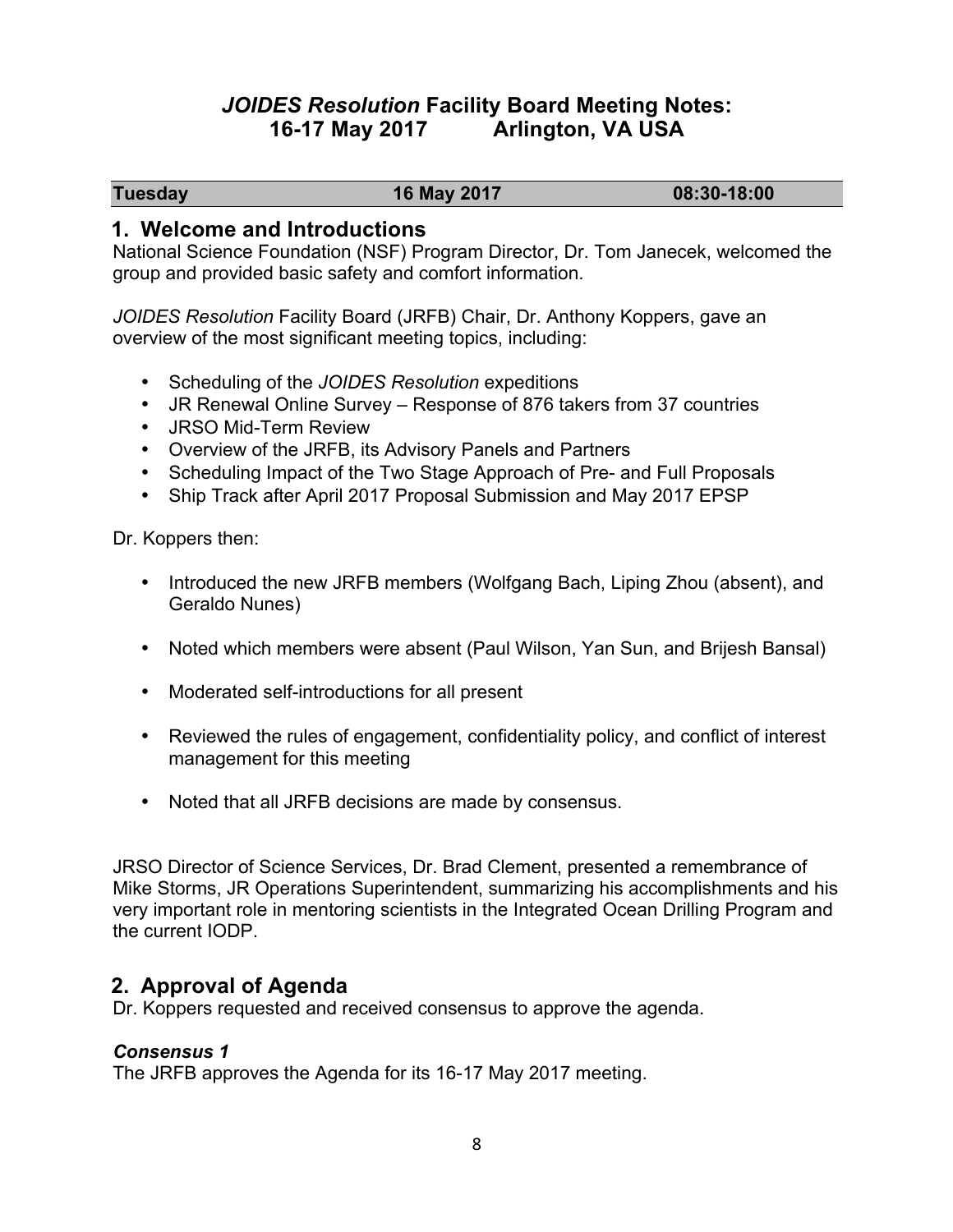# **3. Approval of May 2016 JRFB Meeting Minutes**

JRFB Member, Dr. Clive Neal, requested minor spelling / word usage corrections to the 2016 Meeting Minutes. Dr. Koppers requested and received consensus to approve the 2016 Meeting Minutes with these changes.

## *Consensus 2*

The JRFB approves the May 2016 JRFB Meeting Minutes with no changes.

# **4. National Science Foundation (NSF) Report**

## *4A. Update by the OCE Division Director*

NSF Ocean Sciences (OCE) Division Director, Dr. Richard (Rick) Murray, summarized the findings of the National Research Council as presented in the report *Sea Change: 2015-2025 Decadal Survey of Ocean Sciences*. In regard to the OCE facilities, the report recommended to decrease the Ocean Observatories Initiative (OOI) operating budget by 20%, IODP by 10%, and UNOLS (University-National Oceanographic Laboratory System) by 5%. NSF made these cuts and transferred those funds to core science.

Dr. Murray noted that the IODP cuts were made ahead of schedule through TAMU's reductions in operating costs and management efficiencies gained by the new program structure. These efficiencies from IODP were part of NSF's transfers into the core science and technology programs. IODP was able to increase the number of expeditions per year, while decreasing overall costs: a great achievement with positive implications as the program moves toward renewal.

The National Science Board (NSB) also asked IODP to modify relationships with their international partners to increase contributions and align U.S. investments with Congressional expectations. Dr. Murray said that NSF continues to look 2-5 years down-stream to assure they remain on good science footing, as well as sound financial footing. Congress approved the remainder of the FY17 budget 2 weeks ago, and while the budget details haven't trickled down to the departments yet, the NSF knows that 1) its budget is flat, and 2) three regional-class vessels were approved. Based on this information, the IODP is moving ahead with planning.

Dr. Murray informed the Board that during any Presidential transition, the budget process is delayed from its normal schedule, and the President's FY18 budget request will be delivered to Congress next week. Congress then determines what the budget will actually be, and approves the expenditures. Dr. Murray noted that NSF is likely to go forward with a 10% decrease, similar to the budgets of NOAA, NASA, etc. Because NSF employees are not permitted to lobby Congress, Dr. Murray thanked IODP participants in the US and Internationally for their efforts to communicate both personal and community / institutional opinions to legislators regarding the budget request.

## *4B. NSF Budget and Forecast*

Dr. Jamie Allan, NSF Program Director, emphasized the importance of the IODP cost savings, and reiterated that the JRSO was responsible for the majority of this savings. Dr. Allan then gave a brief presentation highlighting IODP financial, operational, and administrative progress, including: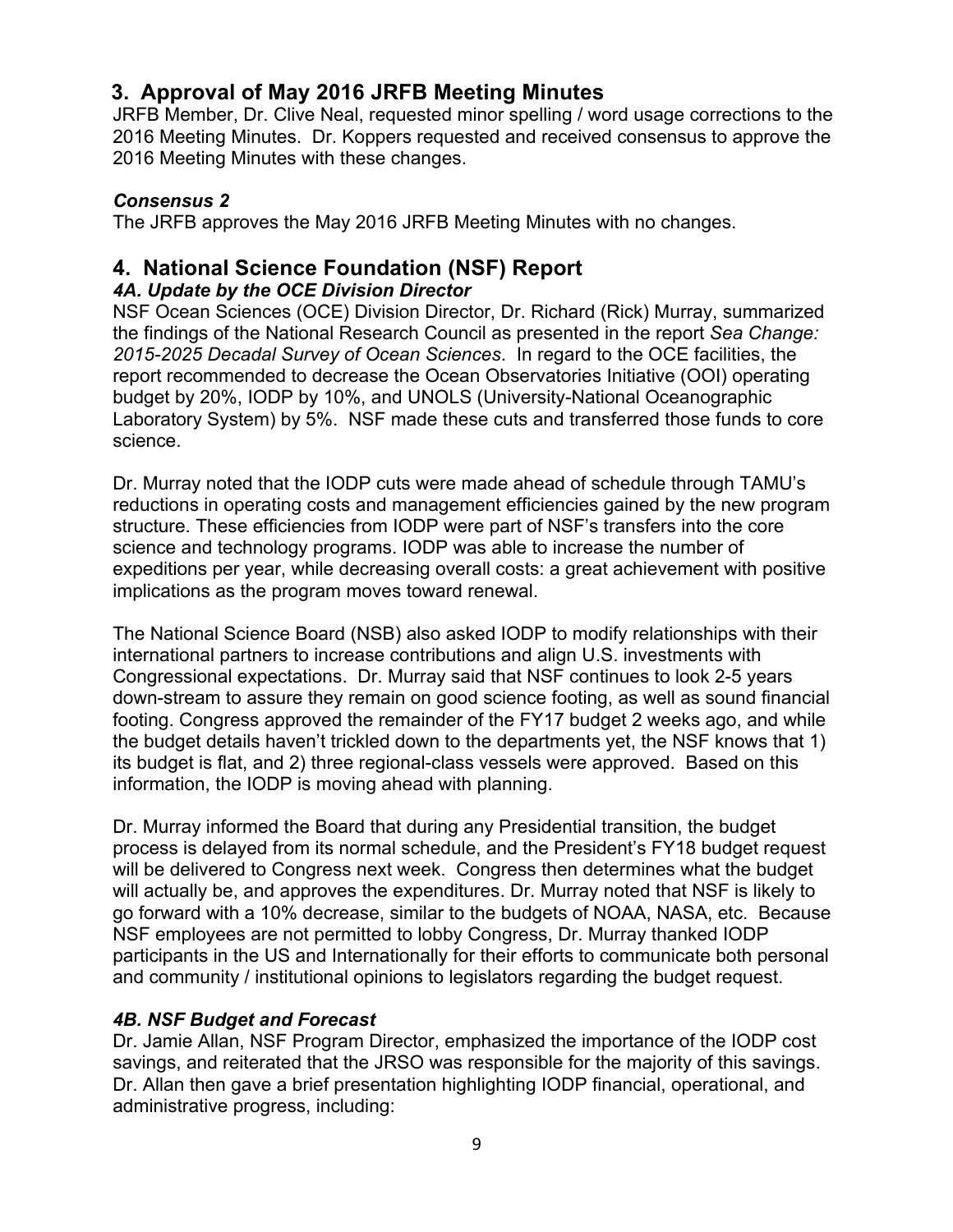- FY2018 Budget
	- $\circ$  Uncertain FY2017 and 2018 NSF budgets, but overall positive financial situation remains
	- o FY2018 Fiscal Guidance to JRSO is \$64M
	- o Expected FY2018 International Contributions to JR Operations are \$14.7M
	- o NSF has received \$6M of expected \$12M for South China Sea **Expeditions**
- JR Staffing
	- o 10 U.S. Science Party members on JR Expeditions
	- o Those sailing under Onboard Outreach Program are members of the Expedition Science Party
	- o Future Memoranda will treat all JR berths equally, adding Co-chief scientists and onboard outreach members to the total quotas.
- JR Facility Review Progress and Schedule through FY19
- MGG IODP Proposals
	- o Two IODP related proposals were recommended for funding by NSF MGG Program from the November Panel:

Lizarralde (833-Full Guaymas Basin seismics) One other being finalized

The next critical points for the IODP will be 1) the *JOIDES Resolution* (JR) Assessment Workshop and 2) the internal decision to renew or re-compete the JRSO Cooperative Agreement. Dr. Allan also noted that NSF would begin discussions with the international JR partners regarding changes to their Memoranda.

Dr. Allan then described outcomes from the JRSO Site Visit and FY2016 Review, an NSF Panel that met at TAMU March 1-3, 2017. He noted that the review followed the NSF Large Facilities Office (LFO) Guidelines for Review of Large Facilities and the NSF JR Cooperative Agreement Internal Management Plan, and that NSF accepted all the Panel recommendations. Specifically, he mentioned:

- The review's Executive Summary states:
	- o The *JOIDES Resolution* is a unique and outstanding scientific deep-sea drilling vessel capable of exploring on a global scale. No other platform offers its range of capabilities. JRSO is performing the required tasks of technical and scientific support to the worldwide community of research in outstanding ways. The JR is a superb mentoring platform that brings together young and experienced researchers for periods of months at a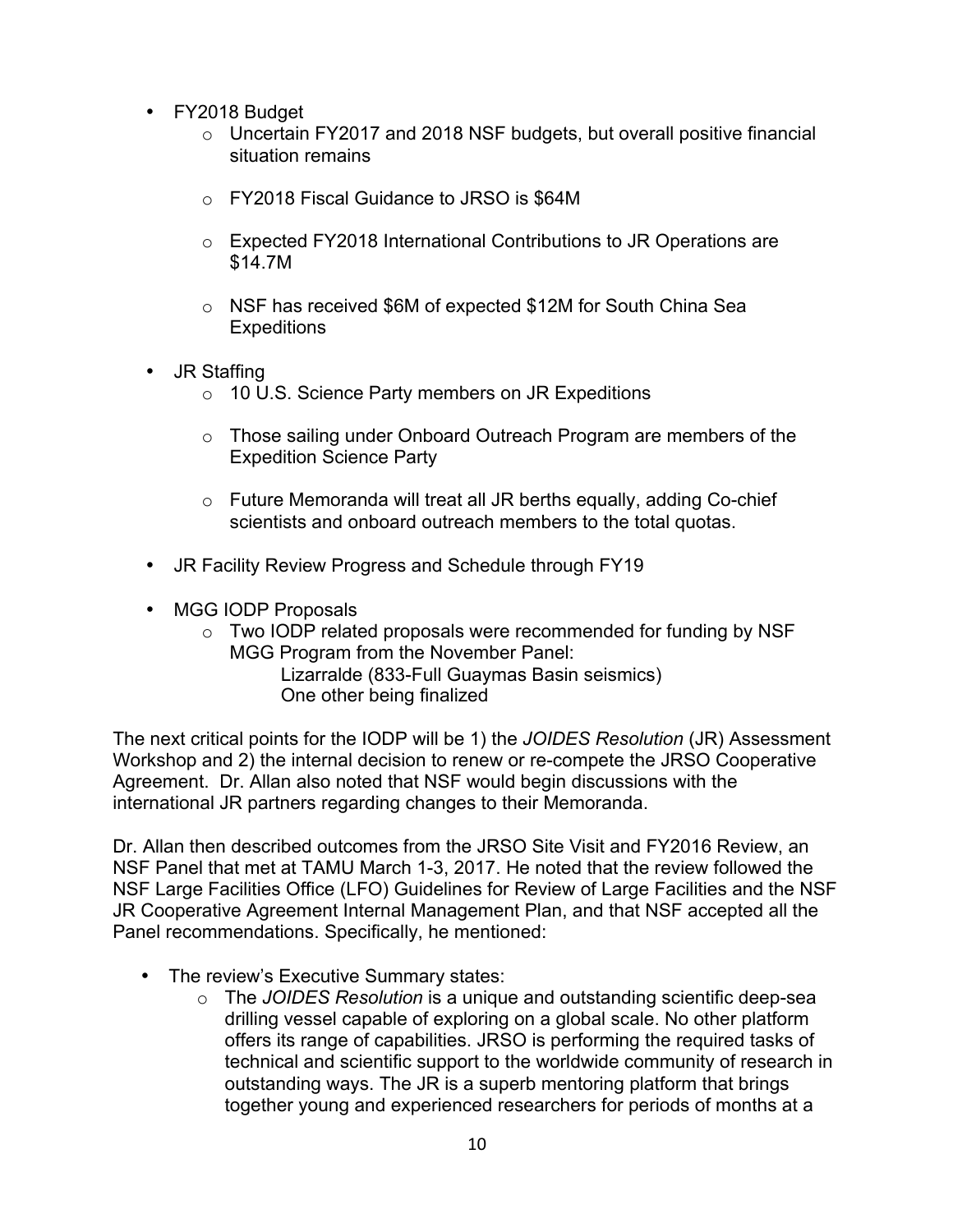time. The *JOIDES Resolution* (JR) Science Operator Site Visit Panel concludes that the facility is being managed exceptionally well by the JRSO, and also overseen effectively by the JRFB and NSF to meet the Science Plan.

- $\cdot$  Also:
	- o Panel was impressed that the JRSO had fully addressed recommendations of FY2015 NSF Panel
	- o NSF has asked the JRSO to address all Panel recommendations regarding the JR facility and GCR facility
	- $\circ$  NSF will bring staffing and Education and Outreach concerns to IODP Forum

Follow-on questions and discussion resulted in the following statements / directives:

- The JR Review Report is *confidential* and is given to JRFB members only.
- International contributions (including CPP funds) are not subject to fiscal year constraints. US contributions (if CPP funds are from another US government agency) would have to be spent in the fiscal year received / budgeted.
- The NSF is committed to supporting the geophysical needs and seismic capabilities of the U.S. science community.

#### *4C. Renewal Process for JRSO Cooperative Agreement in 2019*

Dr. Allan and Dr. Beth Christensen, U.S. Advisory Committee for Scientific Ocean Drilling (USAC) Chair, emphasized that the *JOIDES Resolution* (JR) Assessment Workshop (a.k.a. Denver II) is a window on the U.S. Community's opinion of the effectiveness of the program as it applies to renewal of the JR facility, not renewal of the program.

## **5. Report of the Science Support Office (SSO)**

Dr. Holly Given, SSO Executive Director, presented a compilation of IODP proposal progress from Pre-proposals through scheduled and drilled proposals as shown in Appendix A. She noted that the SSO is in Year 4 of a 5-year Cooperative Agreement.

## *5A. Review of Y1-3 of SSO and Comparison with IODP Phase I*

Dr. Given then gave a brief summary of the tasks / responsibilities of the SSO. She summarized the statistics of proposal / data progress since the JRFB last met and discussed the history and development of the new non-disclosure agreement process.

At the request of the JRFB Chair, Dr. Given then compared aspects of the Integrated Ocean Drilling Program management structure to the current IODP, looking at IODP-MI's budget from FY2012. Most notable were the lower cost (with significant differences in scope), and the improved proposal evaluation process, which shortened the time from proposal to drilling. Dr. Given noted that the number of active proposals is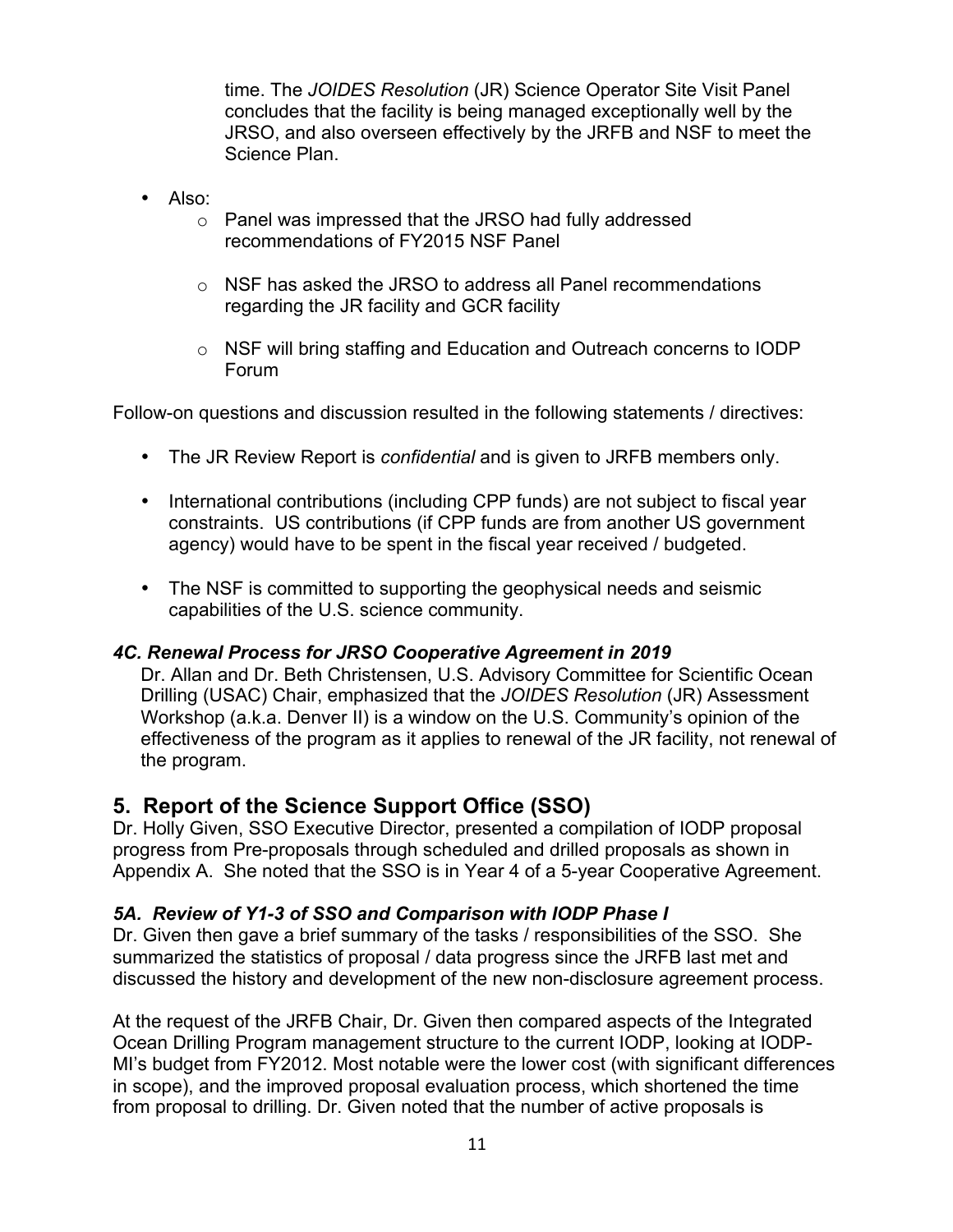decreasing, likely a result of the increase in drilling accomplished. Overall, comparing 2017 to 2014 proposal statistics, she noted slight changes in:

- Themes
- Oceans (a result of progress along the ship track)
- Stage (a result of the more efficient SEP)
- Number of *Chikyu* proposals in the pool

#### *5B. Logistical and Information Technology Accomplishments*

Dr. Given summarized SSO accomplishments in coordinating various aspects of the review process, including:

- Coordinating fast-track and out-of-cycle reviews (22 to date)
- Implementing the Dormant Proposal Review Process (15 deactivated)
- Developing a confidential data and NDA process (3 to date)
- Increasing awareness of confidentiality
- Implementing a consistent process for meeting planning (16 to date)

Dr. Given highlighted the SSO's most beneficial management practices, including:

- Advocating for consistent IODP policies, practices, lexicon, and branding
- Spearheading the "Small Group" Meetings to improve / enhance cooperation
- Balancing the needs of proponents and management
- Standardizing the workflow for meeting preparation

Accomplishments related to the new Joomla3 web site included its highlighting new information and policies, its simpler layout (less content, more links to promote content alignment across IODP), the sortable tables for proposals and expeditions, and the use of password-protected meeting logistics articles, all making the web site easier for the community to use.

Dr. Given noted that the SSO IT team, under the direction of SSO Co-PI, Dr. Karen Stocks, made huge progress in integrating the Site Survey Data Bank (SSDB) and the Proposal Data Base (PDB) by implementing a single sign-on system, and using backend PostgreSQL databases, which permits auto-generation (vs. manual input) of sites in SSDB. In addition, the IT team made many discrete but complete improvements to PDB and SSDB, which included:

- For PDB
	- o Migrating to modern, flexible software (Yii and PostgreSQL)
	- $\circ$  Streamlining the user interface, adding functionality, simplifying site forms, adding validation and progress indicators
	- o Adding auto notification to confirm co-proponent status
	- o Adding site naming controls to reduce common errors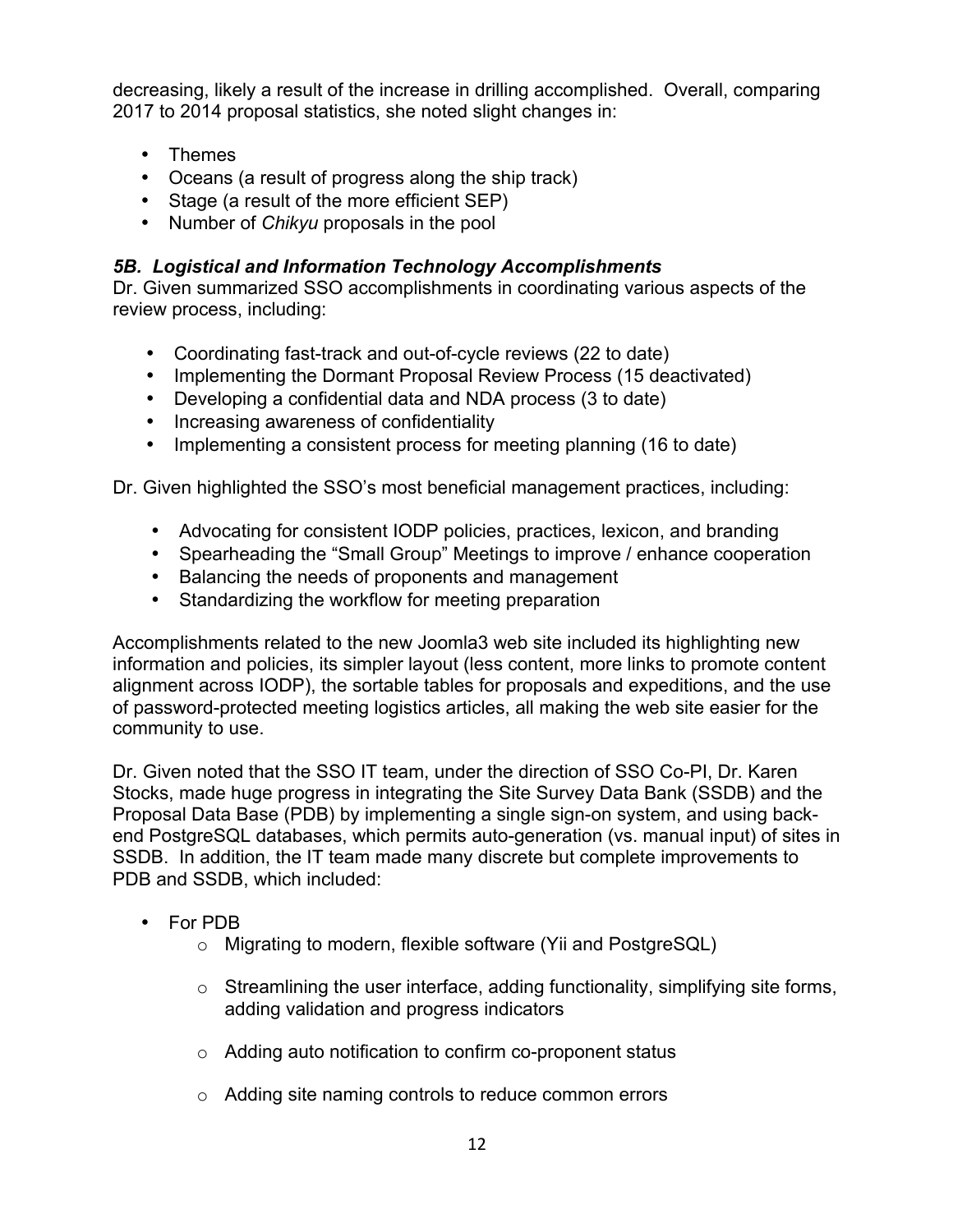- $\circ$  Adding  $>50$  features or other improvements (rebuilding upload tools, removing time-outs, adding file size limits, adding the named data-lead, adding primary and alternate site identifiers, permitting the re-ordering of proponents, etc.)
- For SSDB
	- o Updating guidelines for Site Characterization data
	- o Rebuilding the bulk download tool to eliminate Java security restrictions
	- $\circ$  Prohibiting the upload of identical files into the same proposal

And these improvements will continue with the current development of the new SSDB "Submission Package" capability.

Finally, Dr. Given stressed that all of these systems are supported with robust security and hardware backup systems, including production / hot-swap / development versions, hosting in a second location, maintaining only warrantied hardware, updating to current versions of all software, maintaining all code in a private Git repository for backup and version control, and implementing a best practice-based cybersecurity policy.

Dr. Koppers pointed out that the SSO accomplished a lot with a budget significantly lower than IODP-MI, and Dr. Allan pointed out that the SSO budget was increased from that originally proposal because the SSO completed their original scope (for the first three years) and NSF gave them new tasks.

# **6. IODP Forum Report**

Dr. Jamie Austin, Forum Chair, reported on IODP Forum-related activities, including:

- The IODP Forum's general purpose and meeting schedule: Next meeting confirmed for September 11-13, 2017 in Shanghai, China
- Actions to support IODP Forum 2015 consensus statements, including:
	- o Coordination of IODP-related activities at the International Geological Congress in Cape Town, South Africa
	- $\circ$  Coordination of the Inaugural Program Member Organization (PMO) Meeting following the 2016 Forum Meeting in Búzios, Brazil
	- $\circ$  Discussion of seismic data acquisition challenges at the 2016 Forum Meeting followed by a "formal meeting" of a small but international group, which generated a white paper submitted to NSF and other appropriate stakeholders
	- o Acknowledgement of the current actions and future plans of Member Nations (China, Japan, India, and Brazil) as partners and participants in the IODP
	- o Support of the Izu-Bonin-Mariana (IBM) workshop, which is being planned for spring 2019 in northern Japan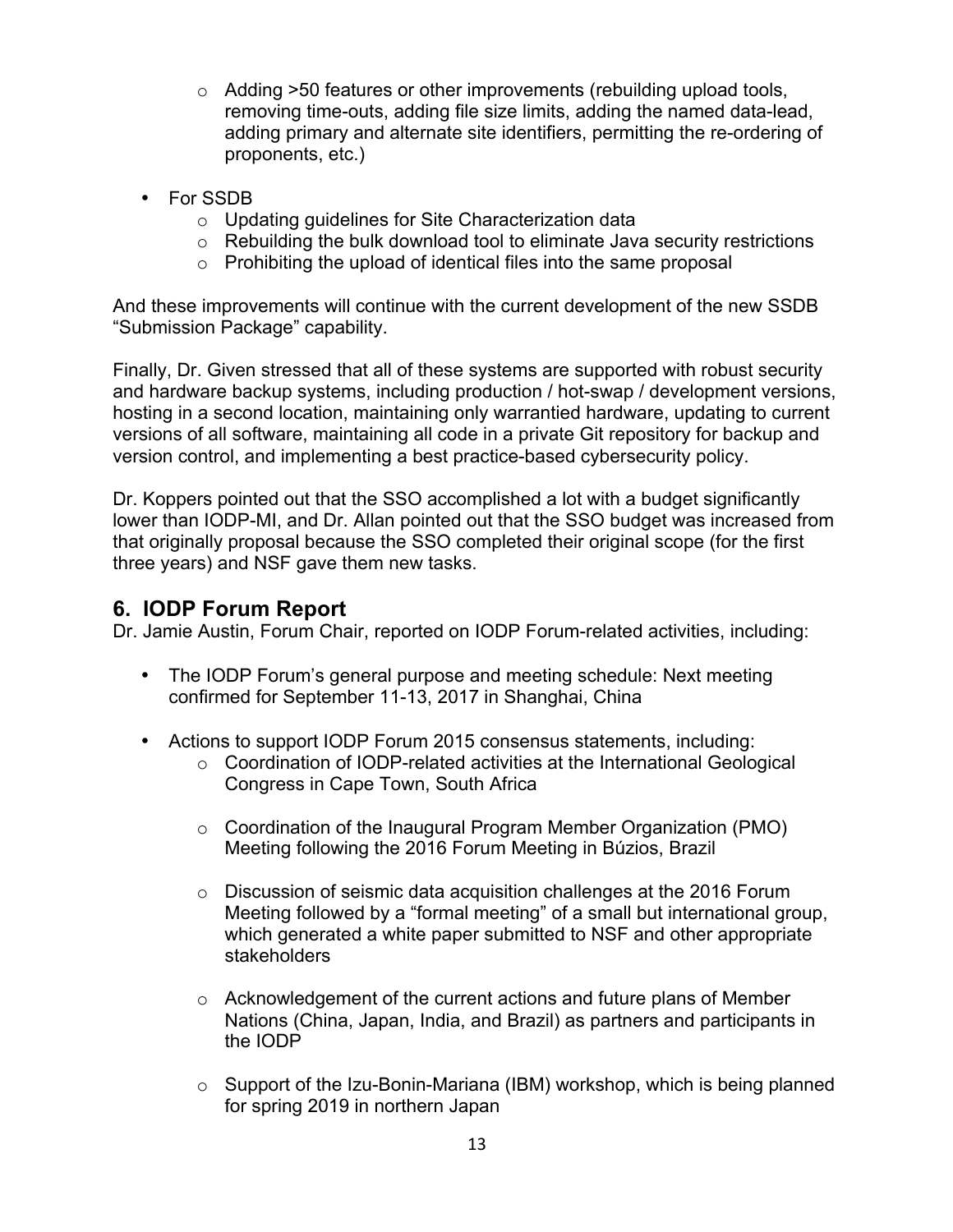Dr. Austin noted that people have to show up for the Forum to be effective. JRFB Member, Dr. Geraldo Nunes added that having the Forum meeting in Brazil was vital in getting the Brazilians to renew their agreement.

Dr. Austin plans to publish the 2017 Forum Meeting Agenda following this JRFB meeting. He will participate in a meeting with the EU, South Africa, and Brazil to align drilling and research strategies, and he noted that ANZIC was holding a similar regional planning meeting in Sydney in preparation for the return of the *JOIDES Resolution*.

# **7. Report of the ECORD Facility Board**

Dr. Gilbert Camoin presented an update on the European Consortium for Ocean Research Drilling (ECORD) FY18 renewal process, and the Mission Specific Platform (MSP) expedition schedule (2017-2023). Through FY18 ECORD members include:

| Germany            | France      | United Kingdom     |
|--------------------|-------------|--------------------|
| Norway             | Switzerland | Sweden             |
| <b>Netherlands</b> | Italy       | Spain              |
| <b>Denmark</b>     | Ireland     | Austria            |
| Portugal           | Finland     | Canada (thru 2017) |

ECORD and Canada will have the remainder of this year to identify a long-term funding source if Canada is to continue as a member. In addition, ECORD is negotiating with Turkey to become a member, and negotiating an in-kind contribution to an upcoming expedition from Russia.

Dr. Camoin stated that ECORD renewal would rely on:

- Science results measured against the Science Plan over the first phase of IODP (2013-2018)
- The success of ECORD's financial model for platform operations during the first phase of IODP
- The operational plans defined for Mission-Specific Platforms (MSP), *JOIDES Resolution*, and *Chikyu* during the second phase of IODP (2019-2023)

He briefly reviewed the membership and schedule of the external review panel, as it leads up to the final External Review Report / ECORD Evaluation Report, which will be distributed to the supporting / funding agencies to help them make their decisions regarding future funding. The panel's mandate is to review: 1) the achievements of ECORD within the IODP, 2) the impact of MSPs in particular, and 3) the effectiveness of the ECORD entities, particularly the ECORD Management Agency (EMA) and the ECORD Science Operator (ESO). In support of this mandate, the agenda for the Evaluation Committee Meeting currently features four science talks summarizing the outcomes of the completed MSP expeditions as they pertain to the Science Plan themes.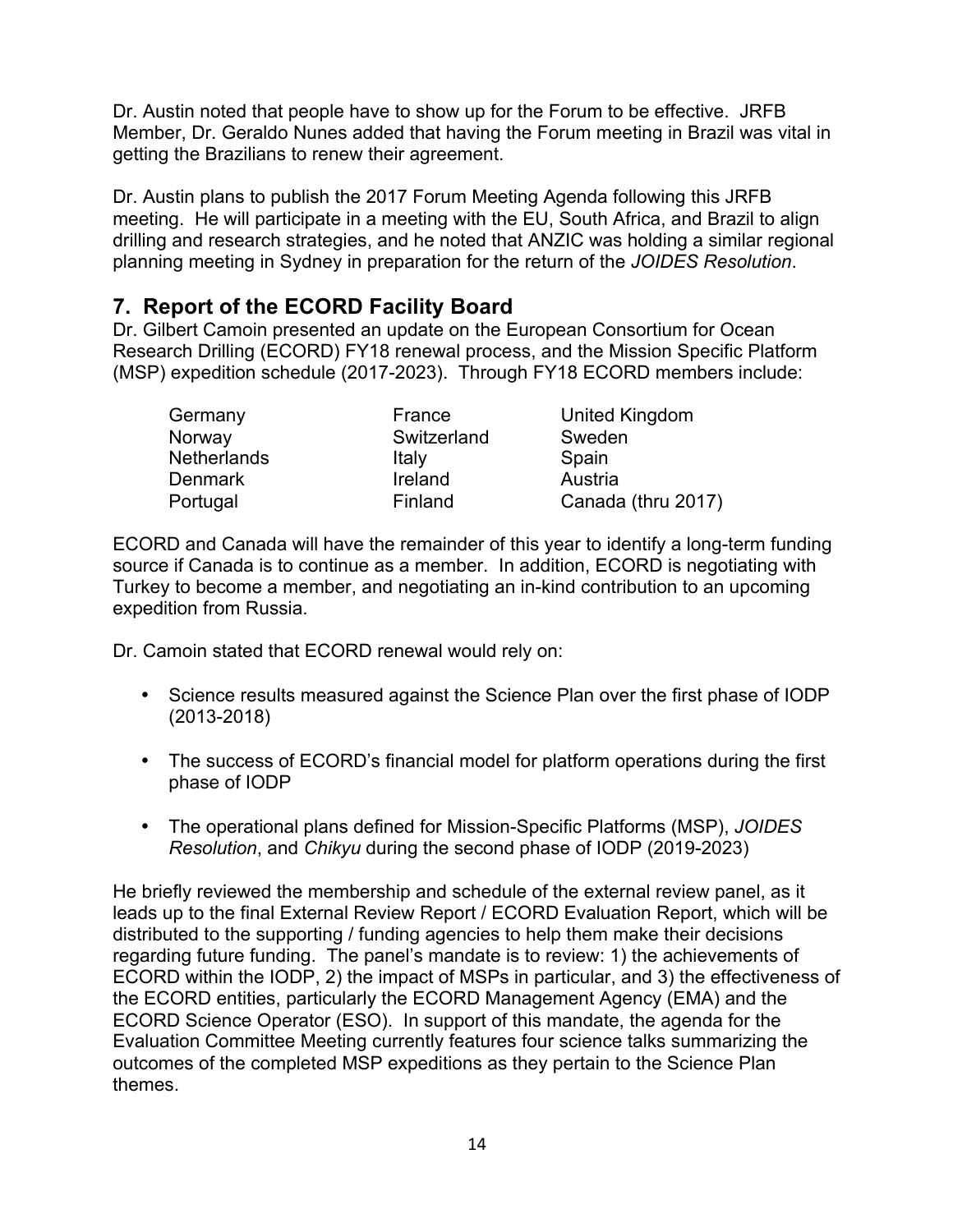Dr. Camoin reviewed the schedule for the ECORD renewal process. He also reviewed the overall MSP expedition schedule (2013-2023) relative to progress and budgets.

He also summarized the outcome of the Operational Reviews for Expedition 357 (Atlantis Massif) and Expedition 364 (Chicxulub), and noted that the success of these expeditions supports ECORD's requirement that future drilling programs stress scientific excellence, diverse science themes (much more diverse than the previous program), and diverse drilling/coring systems to address scientific objectives.

Dr. Camoin stated that of the six proposals before the EFB, three are scheduled, and six (4 Pre and an MDP and an ADP) were added prior to the April deadline.

Upcoming meetings include:

- ECORD Science Support and Advisory Committee (ESSAC) -- October 23, 2017
- ESSAC and ECORD Council -- October 24-25, 2017
- ECORD Facility Board Meeting -- March 6-7, 2018

Dr. Camoin indicated that none of the currently available proposals fill ECORD's low cost expedition slots, but ECORD is working with the proponents to see if they can reduce scope while still achieving their science objectives.

# **8. Report of the Chikyu IODP Board**

*Chikyu* IODP Board (CIB) Chair, Dr. Yoshiyuki Tatsumi, presented an update highlighting:

- Expedition 365 NanTroSEIZE Shallow Megasplay Long-Term Borehole Monitoring System (LTBMS)
- Expedition 370 T-Limit of the Deep Biosphere off Muroto
- CIB Meeting #5 consensus items related to approved activities in the near future, including:
	- $\circ$  Endorsement of Expedition 380 NanTroSEIZE shallow riserless LTBMS (Oct. - Dec. 2017) and encouraged onboard activity, workshop / field work at sea
	- o Endorsement of NanTroSEIZE Deep riser drilling at Site C0002 for Nov. 2018 – Mar. 2019
	- o Designation of Proposal 871-CPP (Lord Howe Rise (LHR) Continental Ribbon) as a "*Chikyu* Project" and creation of a LHR Project Coordination Team
	- $\circ$  Requested updates to CRISP (537), IBM (698), and Hikurangi (781) by October 1, 2018
- CIB Meeting #5 consensus items related to Chikyu / IODP performance review, including:
	- o *Chikyu* / IODP operation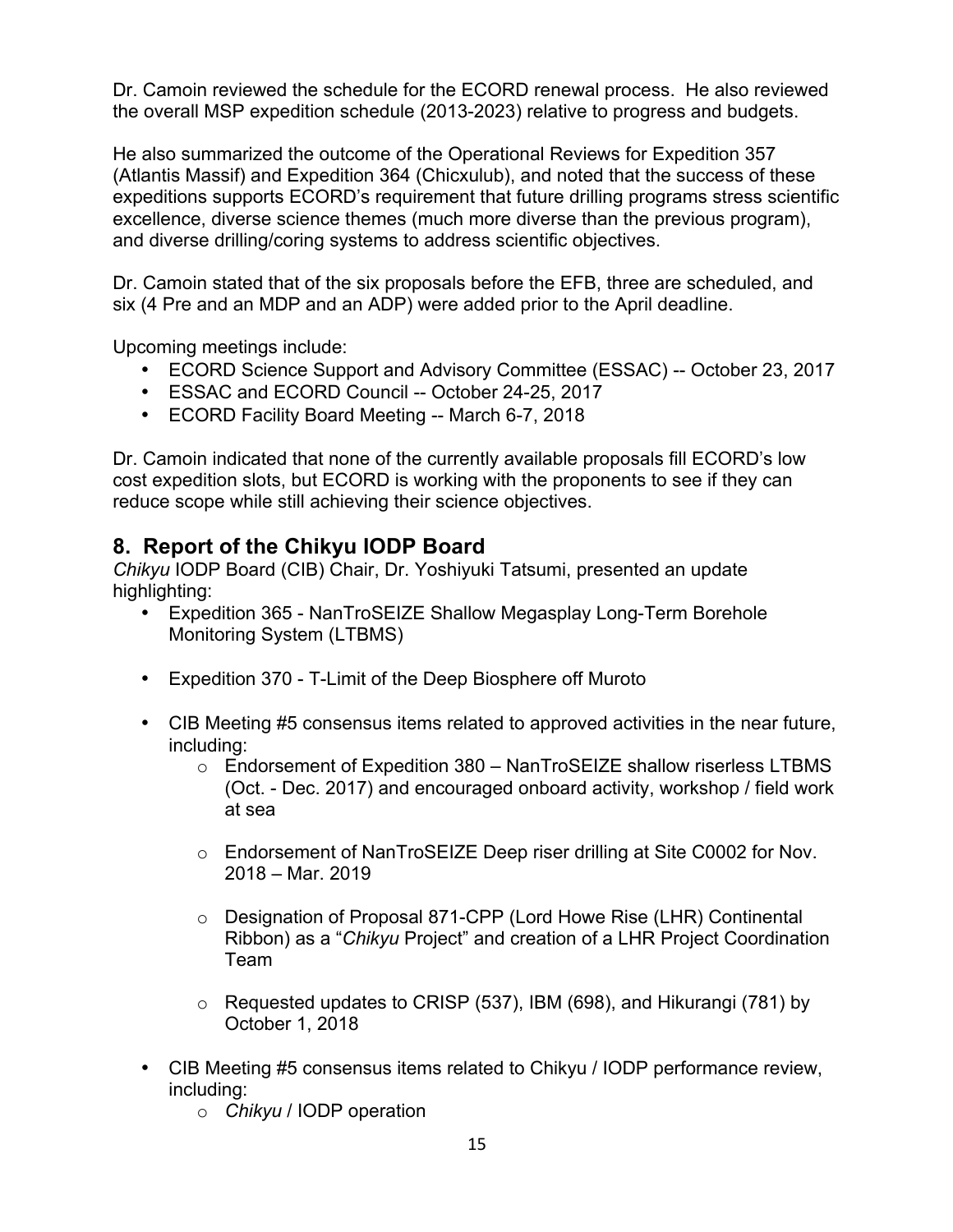- o Fund raising / saving
- o Education and Outreach
- o Long-Range Plan

The CIB recommended: 1) scheduling proposal 871-CPP during the available IODP window in 2020, and 2) soliciting new and exciting riser pre-proposals for current and future IODP consideration, and 3) a 2-year extension to his position as CIB Chair. The CIB also scheduled the next meeting for March 19-20, 2018.

Dr. Tatsumi concluded with a graph of the *Chikyu* schedule per the Mid-Term Plan, an update regarding the membership of the CIB Science Board, and then he opened the floor to questions. Dr. Austin and Dr. Given asked when the CIB would schedule the LHR and Site C0002 drilling? Regarding LHR, Dr. Tatsumi reiterated that the CIB created the LHR Project Coordination Team, and scheduling of this expedition will occur based on their recommendations. Regarding C0002, Dr. Shin'ichi Kuramoto stated that JAMSTEC is working on the confirmation / contracting portion of this drilling program. The schedule will be finalized after this group meets in June.

Dr. Koppers noted that the JR has done extensive work on three of the proposals for which the CIB is requesting updates, and he asked if the CIB had any notion of when they might act on these proposals? Dr. Tatsumi stated that while action depends on budget, the existing results from the JR's portion of these proposals are a good foundation in support of seeing future work scheduled.

# **9. Policies and Guidelines Updates**

The JRFB Subcommittee on Policies and Guidelines (Dr. Christina Ravelo, Dr. Coffin, Dr. Given, and Dr. Koppers) finalized updates to six IODP documents. Dr. Koppers noted that five or six documents remain to be updated.

**ACTION ITEM 1:** The JRFB Subcommittee on Policies and Guidelines will continue to update and reformat all remaining policies and guidelines for the general IODP program, for the *JOIDES Resolution*, and for the JRFB Advisory Panels.

## *9A. Updates on Proposal Submission Guidelines*

Dr. Koppers summarized the changes made to resolve the issues identified in each of the documents as follows:

## *9A1. Role of JRFB and Other Facility Boards*

"When with the Facility Boards, all forwarded proposals are considered for implementation and expedition scheduling."

And

"Proponents can also submit an unsolicited PRL to communicate any changes or status updates about "at FB" proposals to the Facility Board that are important for scheduling decisions. These documents, including potential replies by the Facility Board, become part of the IODP proposal database and archive."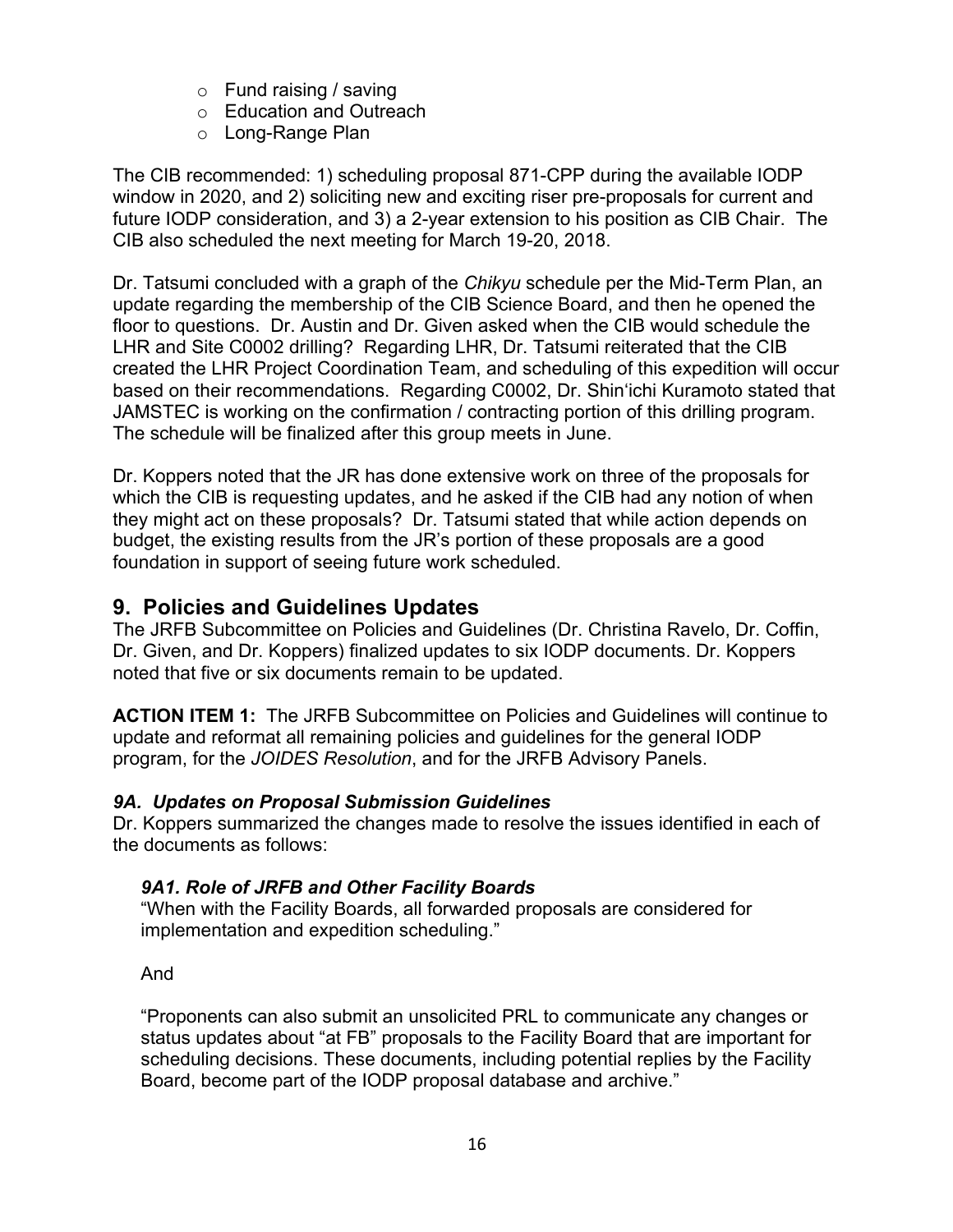#### *9A2. Requirement of Addenda at Expedition Stage*

"When drill sites are changed or added to an already scheduled expedition, but before the expedition sails, submission of an Addendum is required to describe the changed or new sites and to provide a rationale for how those fit the primary objectives in the proposed scientific drilling project. Upon decision by the Facility Board Chair, the SEP may be asked to provide comments on the Addendum (Section 6-1-B), but in all cases, the EPSP reviews the sites in question via an ereview or during their annual meeting (Section 6-1-C). The Facility Board has the final decision in approving or rejecting any or all of the changed or added sites that are part of an Addendum."

Dr. Koppers explained that this new text was written to clarify the role of the Facility Board (FB), and retain the ability of proponents to communicate with the FB prior to scheduling through Proponent Response Letters. For site changes that occur between scheduling and sailing, proponents must communicate through an Addendum. Either communication would become part of the proposal package.

EPSP Chair, Dr. Barry Katz, and Dr. Given feel there are more scenarios possible than the one stated in the proposed text modification. For example, some sites are changed by the EPSP, not the proponent, to improve safety while maintaining (to the best of the EPSP's ability) scientific integrity. Or EPSP may restrict drilling at a particular site, which could have a greater impact on the proposed science than would site relocation. Dr. Katz suggested JRFB implement a preventative measure requiring SEP to "kick out" all proposals with insufficient alternate sites.

Dr. Allan and Dr. Katz agree that this issue highlights the potential need for two EPSP and/or JRFB meetings a year, which might increase costs, but meeting costs are small compared to the cost of the ship. Dr. Katz also noted that while his panel has attempted electronic reviews, the EPSP process requires face-toface meetings to be fully effective.

Dr. Given noted that the proposed text modifies the current use of Addenda within the proposal submission process, which in turn adds a significant new dimension to the work of the SSO, possibly even introducing a new role in proposal management for the JRSO. This modification highlights the program's need for a more nimble mechanism of keeping track of proposed sites.

Dr. Katz explained to the JRFB that this change was motivated by a recent event: Expedition 374 proponents presented the EPSP with 13 new sites just weeks before the recent EPSP meeting. While the EPSP members are comfortable with their decisions regarding these last-minute sites, they reviewed the (entirely new) data for safety and environmental issues only, without considering what the impact these sites have on the scientific objectives. While this case highlighted the need for a change in the process, Dr. Katz noted that the mission of EPSP is to keep things moving, so they approved these sites.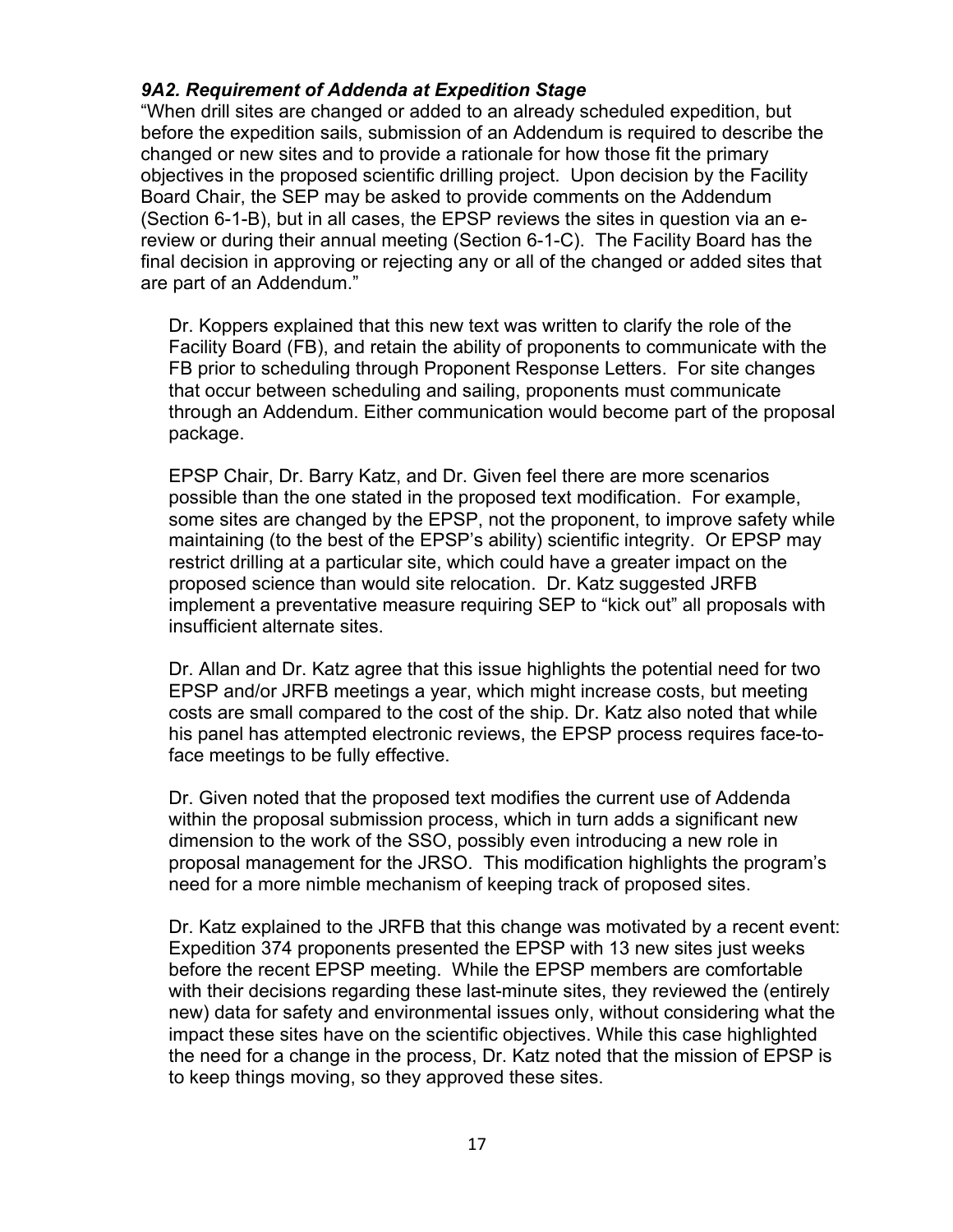Dr. Koppers thanked the group for their comments and noted that this modification was not intended to make more work for any group or panel.

#### *9A3. Incorporation of the ADP Proposal Guidelines*

This was completed and the draft presented, as called for in a consensus item and action item from the 2016 JRFB.

#### *9A4. Strengthening of the Drill Site Naming Convention*

"Site names must strictly conform to the general format AAAA-nnX, where AAAAA represents a string of two to five alphabetic characters referring to the geographic area of the proposed drilling site, nn represents the specific two-digit site number within the area (always preceded with a 0 for site numbers less than ten, e.g. WLSHE-01A), and X represents a capital alphabetic character indicating the version of a specific site. For all newly proposed sites, site names thus end with X=A. For the second version of a site (if necessary) the site names end with X=B, etc."

Dr. Koppers stated that this change was made to strengthen the site naming convention. Dr. Katz and Dr. Given discussed the previous "Small Group Meeting" decision, requiring site renaming when the site is moved by one or more shot-points.

#### *9B. Updates on Site Characterization Data Guidelines*

Dr. Koppers summarized the changes made to this document as small and asked the JRFB for questions / issues. None were voiced, and the meeting moved to the next topic.

#### *9C. Updates on IODP Confidentiality Policy and Conflict of Interest Policy*

The JRFB Subcommittee on Policies and Procedures combined the existing confidentiality policies (Proposal and Site Survey Data) into one document, which also defines the minimum requirements for data. The handling of proprietary data in the SSDB is addressed in the new non-disclosure agreement document.

#### *9C1. Combining Previous Policies into one Standard IODP Confidentiality Policy*

Dr. Koppers summarized the changes made to this combined document as small and provided details as follows:

#### *9C2. Listing of the Eight Principles Governing Confidentiality in IODP*

"This Standard IODP Confidentiality Policy applies to all IODP proposals, and their contents, uploaded in the PDB, as well as to all related site characterization data, uploaded in the SSDB."

"All IODP proposal documents, and all proprietary site characterization data files, are confidential during the nurturing, evaluation and scheduling processes."

"All IODP proposal documents, including the IODP Site Survey Forms and any other uploaded supplement, become publicly available at the expedition stage."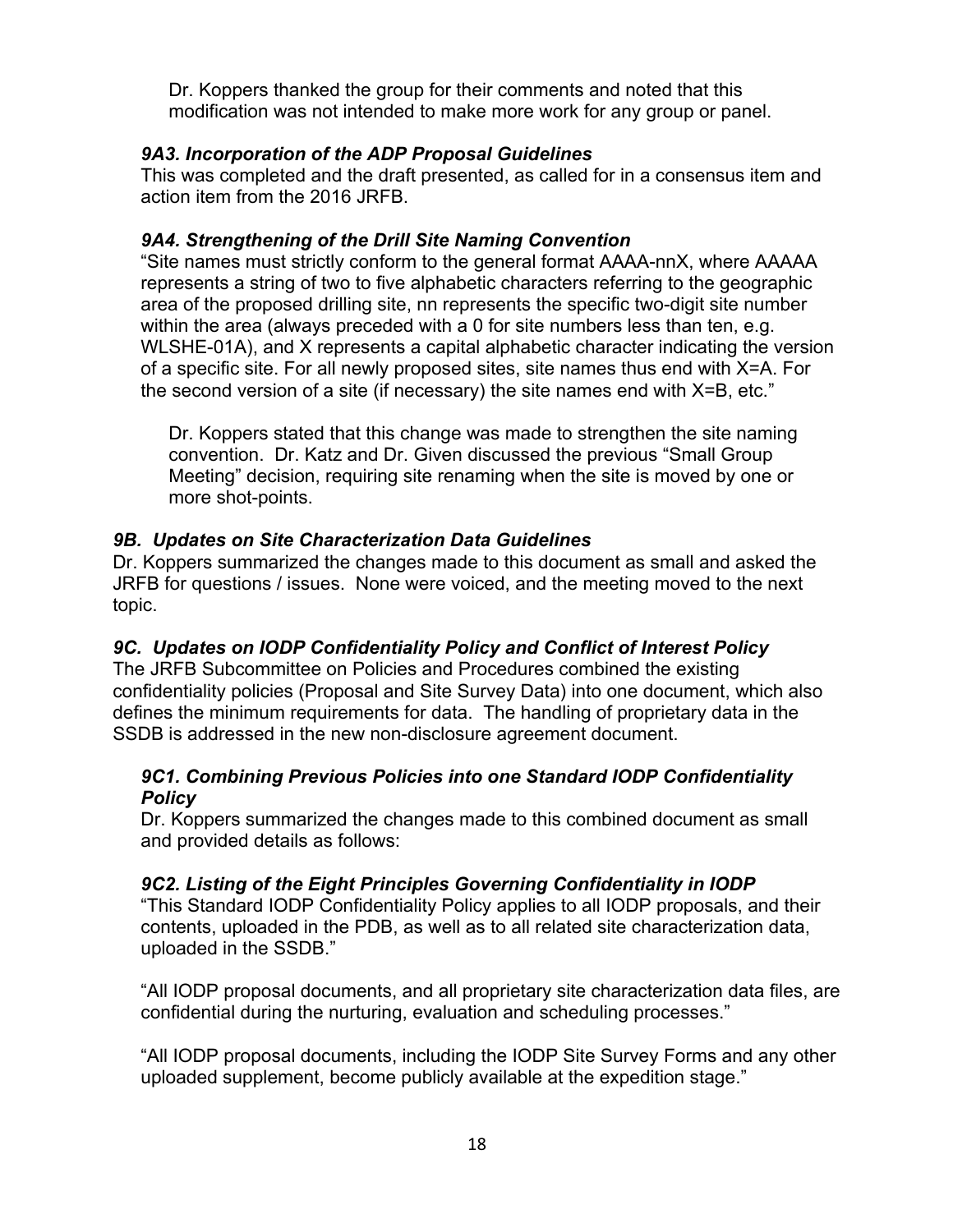"All individuals, who receive, handle, or review IODP proposals, acknowledge that all scientific ideas therein, belong to the proposal authors (i.e. the proponents)."

"Proponents are responsible for ensuring the removal of confidential information prior to release of a proposal document… and for clearly identifying confidential proprietary data files."

"The Use of Limited Non-Disclosure Agreements is defined in a separate policy."

#### *9C3. Adding "Minimum Data" Requirement*

"Proprietary site characterization data can be uploaded into the SSDB, and used to support an IODP proposal, with the requirement that at least a predefined subset of so-called "minimum data" be made publicly available when the JRFB, or any other Facility Board, schedules a successful proposal as an IODP expedition, as part of an IODP-related expedition, or as a series of IODP expeditions."

The JRFB Subcommittee on Policies and Procedures proposed that the following subsets be required for each of the proposed primary and alternate drill sites because they are necessary to provide context to the scientific results of the research expedition.

- For the depth of view in seismic reflection profiles, the minimum data requirement for proprietary data is defined as at least the upper 1-second of two-way-travel-time, measured from the seafloor and into the targeted subsurface, or twice the termination depth of the deepest proposed drilling site or hole, whichever is larger.
- The along-profile dimensions of the data view for seismic reflection profiles were proposed to be at least 5 km to each side of the proposed drilling site or hole, or five times the maximum proposed termination depth, whichever is larger.
- For bathymetric maps, the areal extent should cover at least the above defined along-profile dimensions, plus an extra 5 km, in all directions.

Through extensive discussion, the following points were made:

- At present, site data are released to the JRSO for download when the SSO gives the appropriate JRSO technician access via SSDB following scheduling of a proposal. If the data are under a Non-Disclosure Agreement (NDA), the JRSO must establish its own NDA with the data owner because the expedition is beyond the SSO's scope of proposal review.
- The SSO is developing a new "NDA" flag in the SSDB so future data users will not have to rely on keeping track of disclosure restrictions outside the system.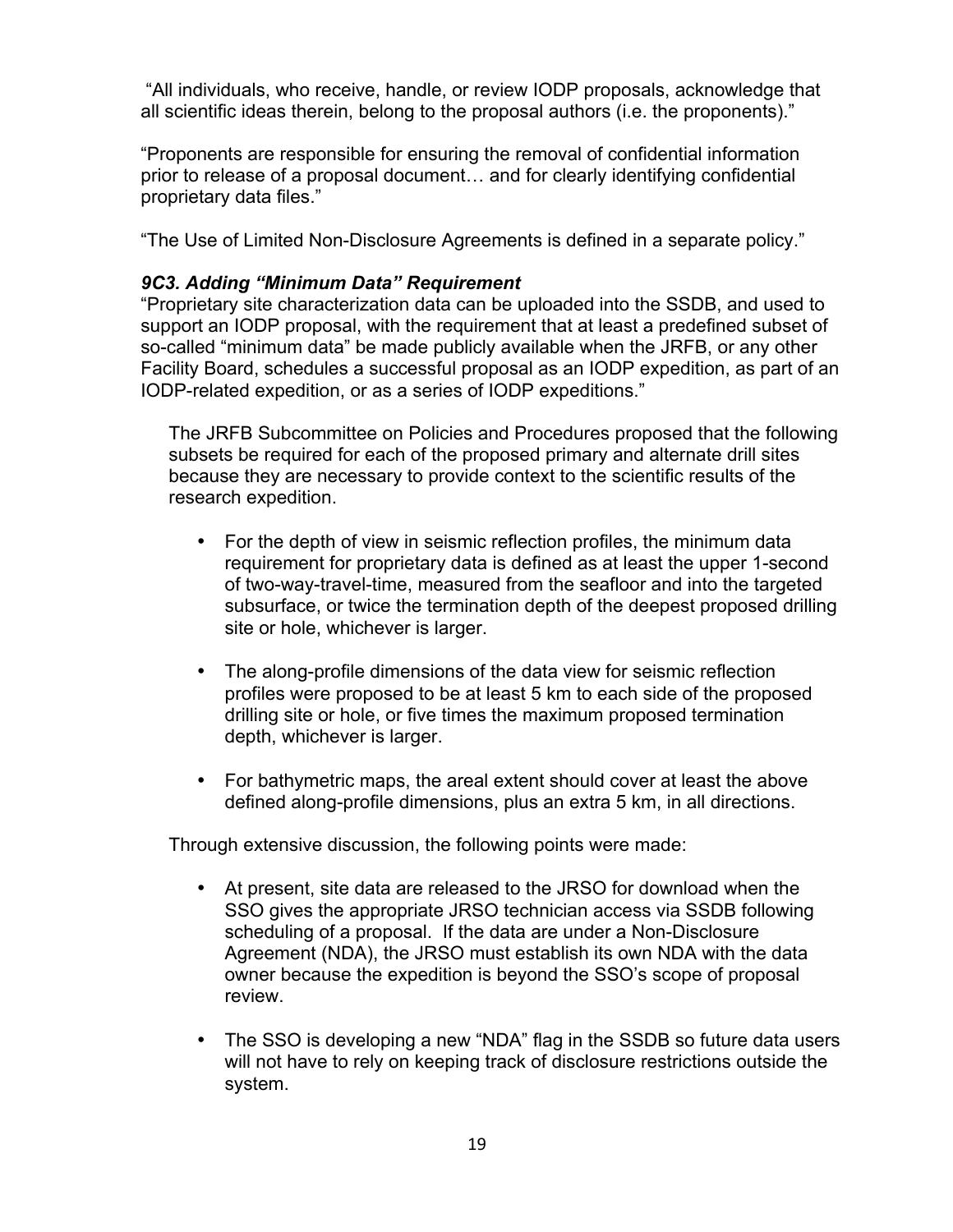- While the data used in making environmental and safety drilling decisions must be made available to the ship operator and the science party (to faithfully transfer the science of the proponent to the operator and the science party), most proponents likely don't understand that their standard data hold (not including proprietary industry data under an NDA) is removed when an expedition is scheduled, and their data become public at that time.
- The EPSP data package should define minimum data requirement because:
	- $\circ$  The EPSP's decisions (and the data used to make those decisions) establish the set-point for legal liability and disclosure. These are typically 2D slices in the data volume.
	- $\circ$  There might not be 5 km coverage on some sites.
	- o Operationally, the minimum requirements suggested in the proposed statement could restrict the addition or modification of sites while on the ship, and the proponents will need to understand that this could limit them and restrict their flexibility at sea.
- The JRFB Chair may need to establish a working group on this topic.

Dr. Allan stated that NSF would support Facility Board requirements regarding minimum data requirements to proponents.

**ACTION ITEM 2:** The JRFB Workgroup on "minimum data" will provide to the JRFB their recommendations before the September 2017 FORUM meeting.

#### *9C4. Introducing of New Policy on the Use of Limited Non-Disclosure Agreements in the IODP*

"All or part of the proprietary industry site characterization data files stored in the SSDB can be subject to a Limited Non-Disclosure Agreement (LNDA) between the data owner, the proponents, SSO, and/or the IODP Science Operator."

"Proprietary data in the SSDB that are subject to an LNDA can only be accessed, viewed, and used by IODP individuals who have verifiably co-signed the LNDA."

"Proponents are responsible for showing that the standard IODP policy is not adequate in their case."

"Proponents are responsible for informing the SSO and SEP."

"Proponents also carry the responsibility to engage the legal department of the company that provides the proprietary data and propose a template for the LNDA that is acceptable to the SSO and/or IODP Science Operator."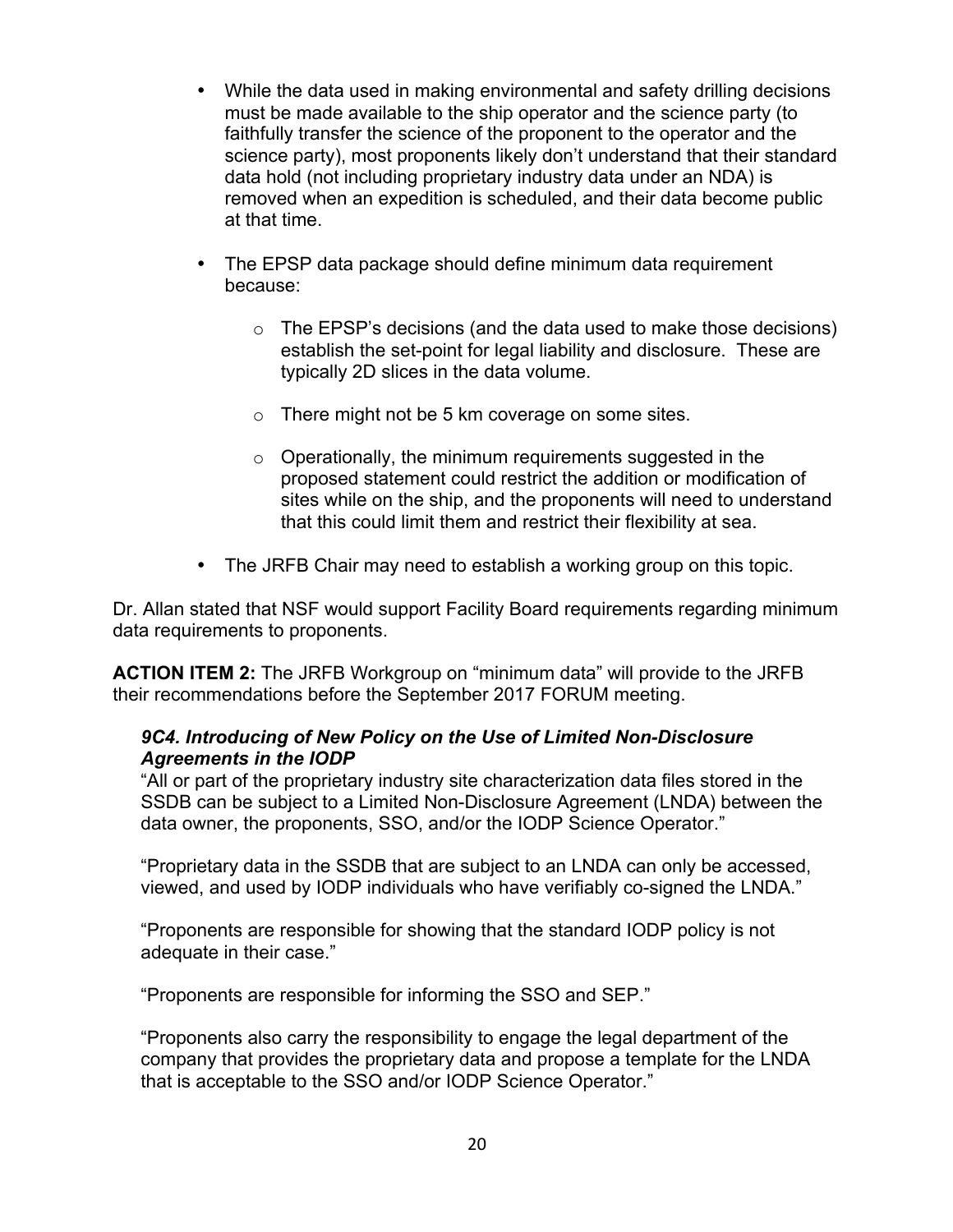"An LNDA is only acceptable to the overall IODP and SSO, if the agreement satisfies the "minimum data" requirement for use of proprietary site characterization data in IODP, as explained and defined in the Standard IODP Confidentiality Policy."

The Board Members and Liaisons agreed that any legal ramifications of disclosure are between the data owner and the individual signatories, not IODP. The data owners are provided with the names of all signatories as a courtesy by the SSO.

#### *9D. Amphibious Drilling Proposal (ADP) Implementation Guidelines*

Dr. Koppers noted that during the 2017 ECORD Facility Board Meeting, the IODP Science Operators agreed to establish separate guidelines for the implementation of ADPs because each platform is unique.

#### *9D1. Adaptation of Guidelines for JR-ICDP Combined Expeditions Only*

The ECORD Facility Board (EFB) will complete the ADP Implementation document with guidelines and policies that are specific to MSPs and send the final document to the other Facility Boards (EFB1703 Action Item 3).

**ACTION ITEM 3:** The JRFB Subcommittee on Policies and Guidelines will write a separate ADP Implementation Policy in support of Joint JR-ICDP Projects.

# *9E. Updates on JRFB Terms of Reference (TOR)*

#### *9E1. Improved Definition of the Role of NSF in the JRFB*

Dr. Koppers reviewed the current JRFB TOR and indicated that the new version makes it explicit that NSF is a member of the JRFB and that, in the case of fiduciary matters, NSF decides the final budgets and JRFB is making a "recommendation for approval" to NSF.

#### *9F. Updates and Discussion on Sample and Data Policy 9F1. Addition of XRF Scanning During Moratorium Period*

Dr. Koppers reminded the Board that this addition was approved in a 2016 JRFB Consensus Statement and is being implemented in this version of this document.

#### *9F2. Toward a Wider Definition of "Expedition Data"*

Postponed until tomorrow for discussion during Item 22 (Day 2).

#### *9G. Updates and Discussion of JR Staffing Procedures 9G1. Minimal Number of PMO Nominees*

"PMOs should be aware of the need for flexibility in staffing a JR expedition, and should provide more nominations than the number required to fill the allocated berths, representing a variety of scientific expertise."

And

"Each PMO also provides the JRSO with a rationale and ranking, if so applied, for their nomination list."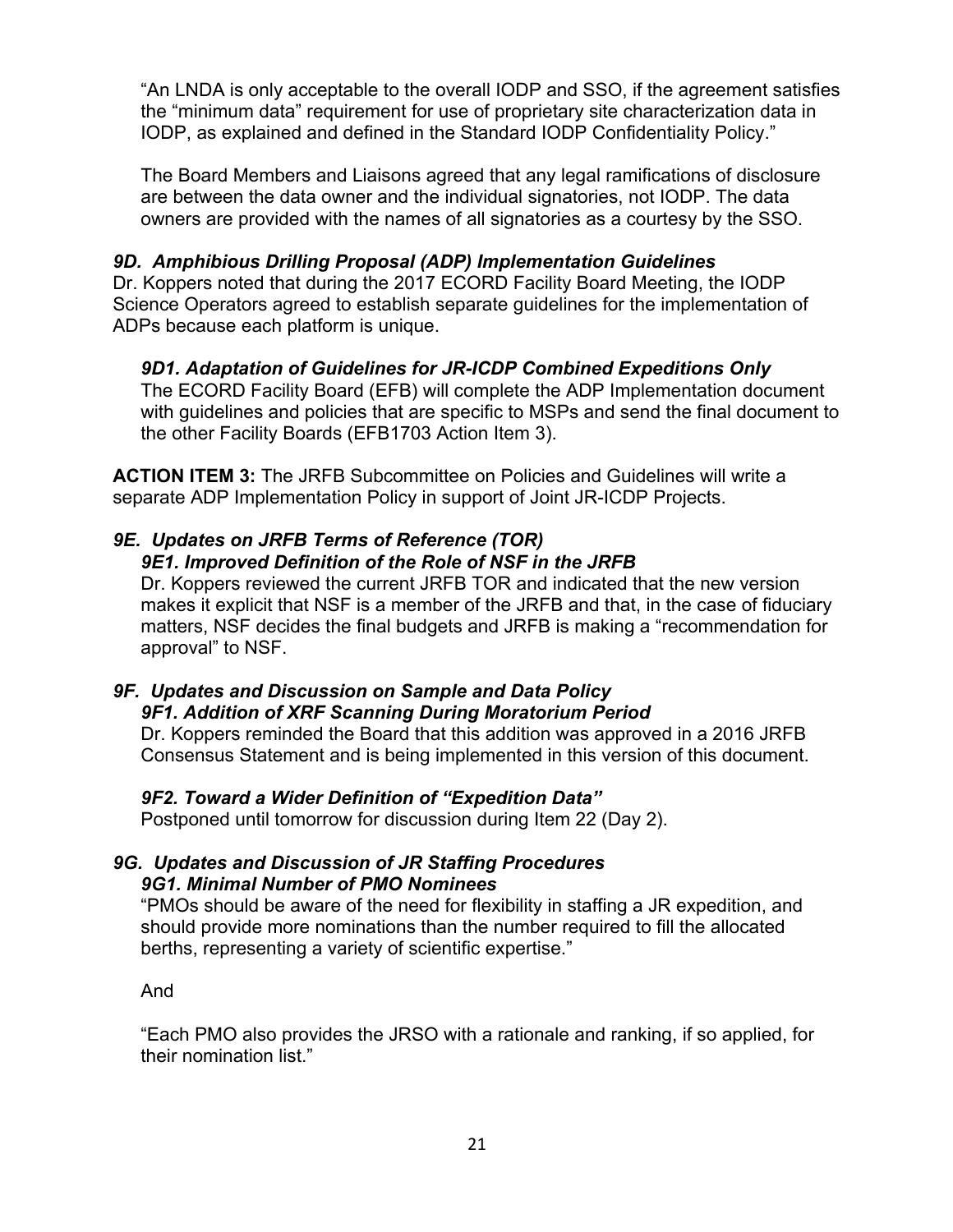Each PMO will provide this because the Science Operator needs to see more applications than berths, representing a wide variety of scientific backgrounds, with a ranking and rationale for these nominees.

*9G2. Other Recommendations from the JRSO NSF Panel Reviews of FY15-16* "The PMOs must provide nominations of scientists with adequate skill in both written and spoken English, as that is the language used during meetings at sea and ashore, and for all scientific and technical writing associated with JR expeditions."

Drs. Malone and Neal requested changes, which were noted, and will be implemented by the subcommittee before a new version of the document is posted on iodp.org.

JRFB Liaison for the JAMSTEC Center for Deep Earth Exploration (CDEX), Dr. Shin'ichi Kuramoto, expressed his concern that while the Japanese encourage participation in this program, those interested in participating may not have the spoken skills required in this statement. Dr. Allan stated that these documents express best practices, with English speech necessary for safety purposes (medical diagnosis). Many attendees agreed that the two months on the ship, with very supportive English speaking colleagues, would improve the English of all limited English speakers. Dr. Koppers closed the session by committing to looking into what the PMOs can do to help scientists with limited English prepare for a cruise.

Items 9H and 9I were postponed until Day 2.

#### **CONSENSUS STATEMENT 3:**

The JRFB approves the following updated policies and guidelines:

- 1. IODP Proposal Submission Guidelines (17 May 2017)
- 2. IODP Guidelines for Site Characterization Data (17 May 2017)
- 3. *JOIDES Resolution* Conflict of Interest Policy and Implementation Guidelines (17 May 2017)
- 4. JRFB Terms of Reference (17 May 2017)
- 5. *JOIDES Resolution* Standard Measurements (17 May 2017)
- 6. *JOIDES Resolution* Staffing Procedures (17 May 2017)

#### **CONSENSUS STATEMENT 4:**

The JRFB provisionally approves the new **Standard IODP Confidentiality Policy** (17 May 2017), which supplants both the previous IODP Proposal Confidentiality Policy (February 2015) and the previous IODP Site Survey Data Confidentiality Policy (February 2015). The new policy will be considered for approval (via email) at a later date, following the recommendations of an **Ad-hoc Workgroup**, which is charged with providing a definition for the new "minimum data" requirement principle. This workgroup consists of Anthony Koppers (JRFB Chair), Sean Gulick (SEP Co-chair for site characterization, Barry Katz (EPSP Chair), Mitch Malone (JRSO Representative), Jamie Allan (NSF), Karen Stocks (SSO IT Specialist), Holly Given (SSO Director).

#### **CONSENSUS STATEMENT 5:**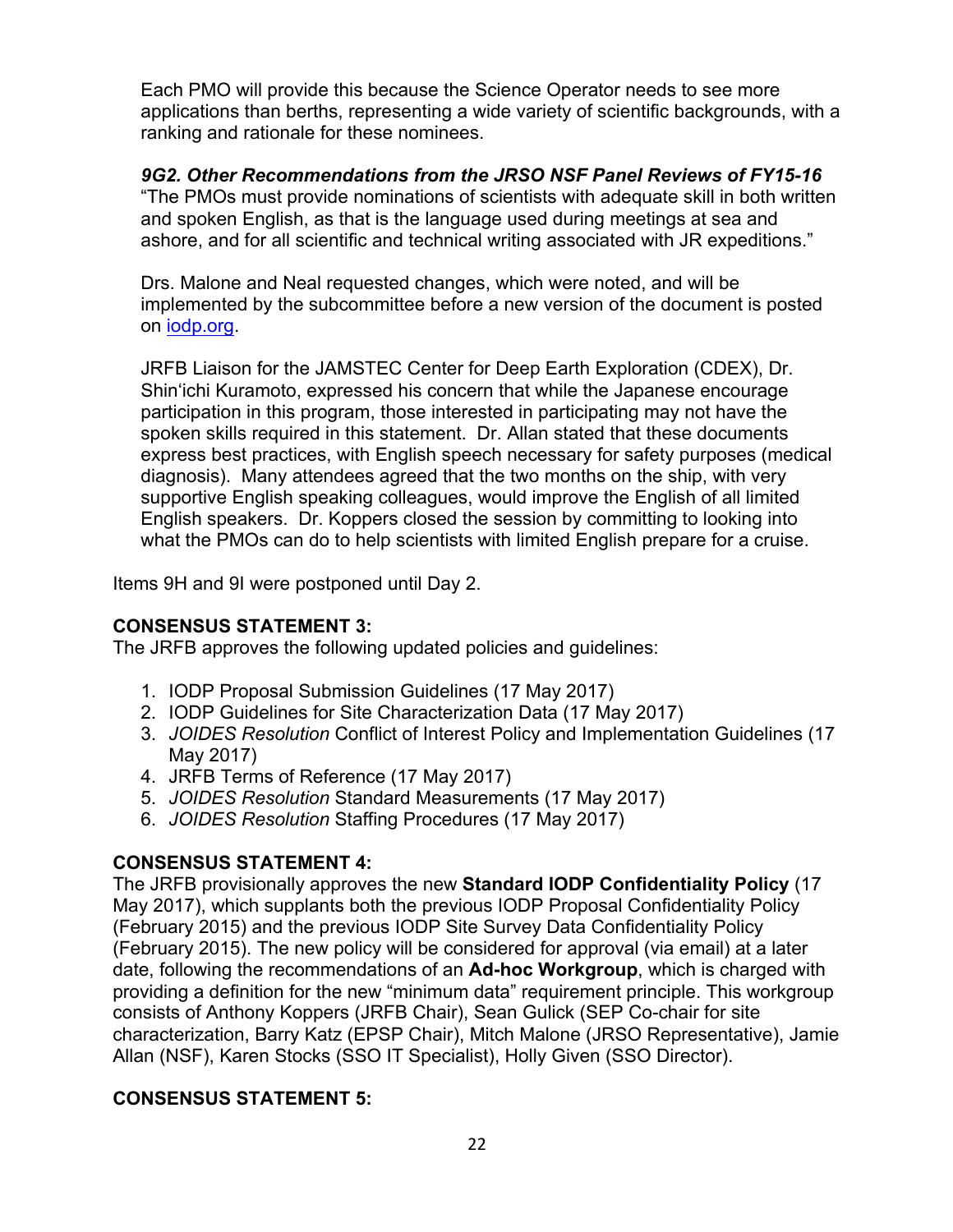The JRFB approves the new **Use of Limited Non-Disclosure Agreements in IODP Policy** (17 May 2017), which governs the limited application of these agreements between data owners, the proponents and the IODP Science Support Office and/or IODP Science Operator.

# **10. SEP Overview of Proposals for FY19-20 Expedition Scheduling**

*10A. Statistics of JR Proposals at JRFB, in SEP Holding Bin and with SEP* Dr. Koppers summarized the status and distribution of proposals available for JRFB review.

#### *10B. Science Evaluation Overview of Proposals Ready for Scheduling and Relevant Proposals in the SEP Holding Bin*

SEP Co-Chairs Dr. Ken Miller and Dr. Gulick reviewed SEP summaries for the proposals to be considered by the JRFB.

# **11. Updates on Scheduled Expeditions and Proposals at JRFB**

Dr. Katz provided a summary of the EPSP review of Proposal 887-CPP2 (Gulf of Mexico Gas Hydrates) and Proposal 833-Full2 (Guaymas Basin Activity). He noted that the May 2017 EPSP meeting was his  $95<sup>th</sup>$  as Chair, and that the panel reviewed approximately 100 sites at this meeting alone. He reiterated that the EPSP has found that e-reviews are not effective and emphasized that more alternate sites are needed for Full proposals. Other recommendations (from a variety of panel members) included:

- The program could consider requiring (rather than just encouraging) alternate sites in Full proposals.
- The EPSP Meeting should be scheduled for several months before the JRFB Meeting.
- Another EPSP meeting will be needed before the May 2018 JRFB.
- As the complexity of drilling increases, and proposed science reaches into areas that drillers like to avoid, we should consider sending more preproposals and Full proposals to EPSP for previews.
- The JRFB Chair and one or both SEP Co-chairs should attend the EPSP meetings. If either felt EPSP decisions were altering, compromising, or reducing a proposal's science objectives, the JRFB Chair could communicate directly with the proponent to work out a solution.
- The EPSP Members, the JRFB Chair, and the NSF Program Director should review the data provided by the proponents in their Safety Review Report prior to the meeting.

#### **12. Options for a FY19-20 JR Expedition Scheduling** *12A. Update on ICDP-Oman Core Description Project*

Dr. Koppers noted that (over the last year) no formal request has been made by the Principal Investigators for the use of the JR for the description of cores from the ICDP-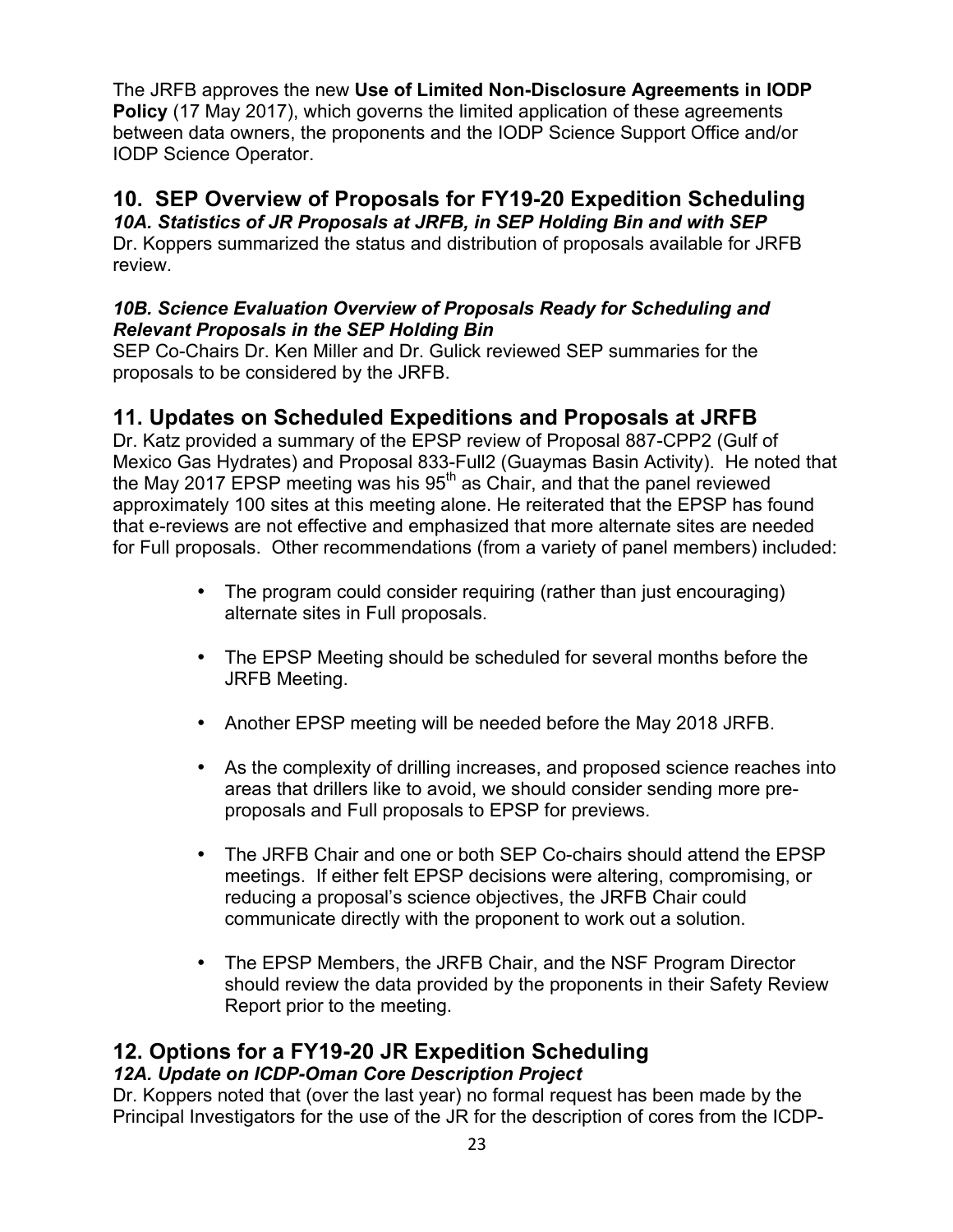Oman project. At this moment, therefore during this meeting this project is not being considered by the JRFB. However, Dr. Clement stated that the *JOIDES Resolution* is providing some support (beyond the support that the *Chikyu* is providing and has already provided). Dr. Kuramoto gave an update of the progress to date on the *Chikyu*.

## *12B. Update on 800-MDP, Multi-leg SloMo Expedition*

Dr. Koppers summarized the progress on Expedition 360 and 362T and he introduced the Co-chief scientist's and Lead Proponent's request (via Proponent Response Letter (PRL) to the JRFB) for a detailed planning group to make recommendations on how to deepen the hole. Dr. Allan recommended the JRFB direct the proponent to write a proposal to the USSSP (or the other PMOs) to fund such an effort, as planning groups don't exist under the current IODP structure. Dr. Clement suggested that this expedition's operations review might put a better light to this request, as the findings could still apply to either the SW Indian Ridge or the Superfast projects.

The proposed Workgroup is detailed in Consensus Statement 7: Day 2 agenda item 14.

## *12C. Various Options for Expedition Schedules*

*JOIDES Resolution* Science Operator Manager of Science Operations, Dr. Mitch Malone, presented the details and rationale for several possible FY18-19 schedules.

# **13. Discussion of the FY19-20 Expedition Scheduling Options**

Dr. Malone provided answers to JRFB member questions regarding the scheduling options provided.

**Wednesday 17 May 2017 8:30 – 16:00**

## **14. Development of the FY19-20 JR Schedule**

Dr. Koppers asked those with conflicts to leave the room. JRFB Member Dr. Christina Ravelo and observer David Goldberg (Lamont) left the room, and Drs. Gulick and Austin (with institutional conflicts) were asked to refrain from asking questions or making comments. Dr. Malone provided an update to the options presented previously, and Dr. Koppers then led the Board in a discussion of potential schedules, their scientific importance and impact, as well as transit / cost implications. He asked the JRFB members to state which schedule they would like to implement in FY19-20 to achieve the best science in a cost-effective way. The following list received the strongest consensus:

Following the previously scheduled Exp 378 (South Pacific Paleogene): JR100 (non-IODP) Amundsen Sea (839) Iceberg Alley (902) with Falkland Water Depth Record (846-APL) DYNAPACC (912) Transit / Engineering Testing / Costa Rica Crustal Architecture (769-APL) Guaymas Basin (833) Transit / JR Tie Up / GOM Prep Gulf of Mexico Methane Hydrates (887-CPP) **Demobilization**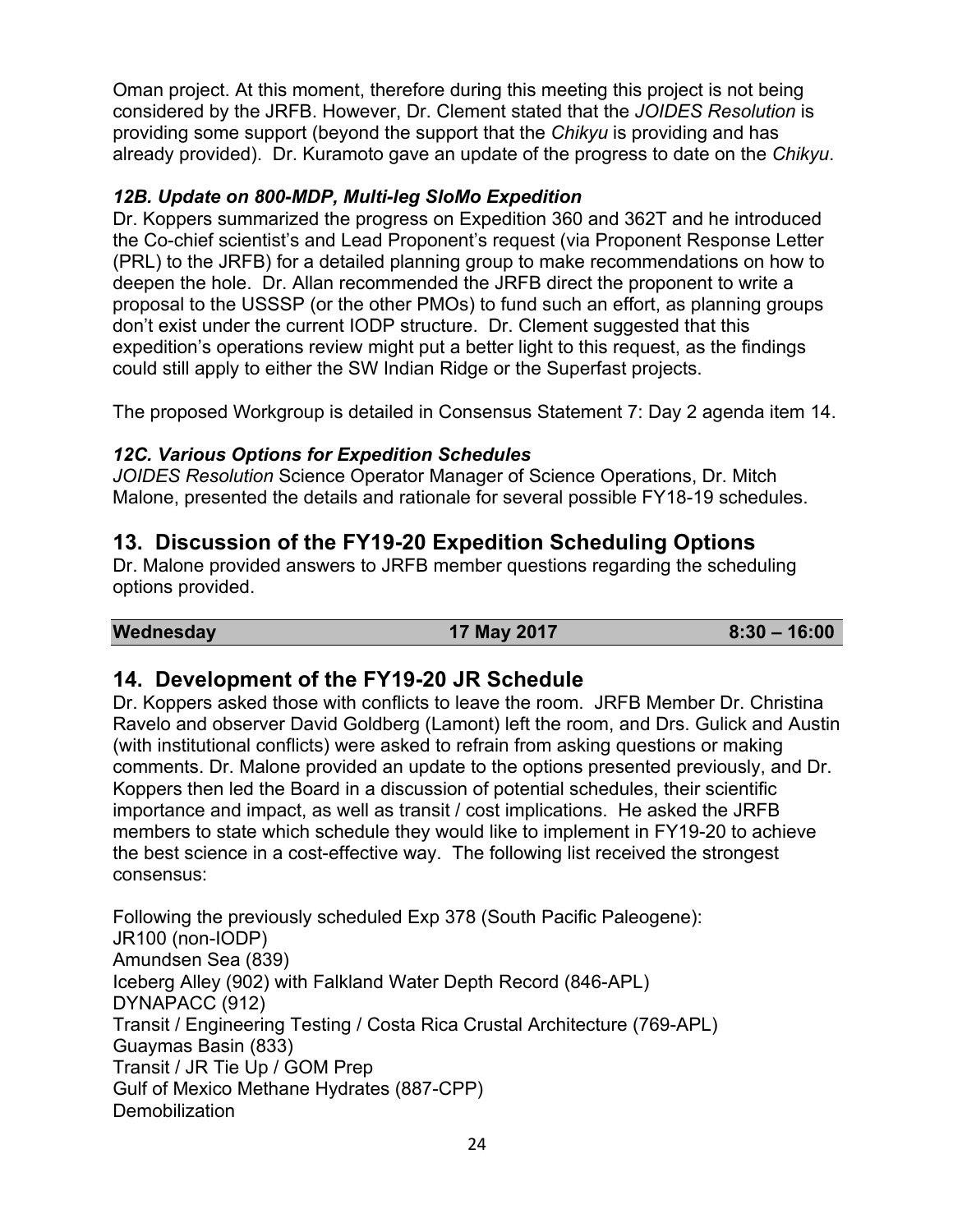#### TBD S. Atlantic FY2020 or Transit / JR100

Dr. Nunes thanked the JRFB for including a South Atlantic expedition in the schedule, as this is very important to the Brazilian government to justify continuing the program.

**CONSENSUS STATEMENT 6:** The JRFB recommends Full Proposal 902 (Iceberg Alley Paleoceanography) including APL 846 (Falkland Water Depth Record) for scheduling in the second half of FY'19, following Expedition 379 (Amundsen Sea West Antarctic Ice Sheet History). This will be followed by Full Proposal 912 (Drake Passage Paleoceanography – DYNAPACC), and a transit from the Southern Ocean to the Gulf of California during which engineering tests and APL 769 (Costa Rica Crustal Architecture) are carried out. Furthermore, the JRFB recommends the scheduling of Full Proposal 833 (Guaymas Basin Activity) in the beginning of FY'20, followed by a transit to the Gulf of Mexico and a one-month tie-up period for *JOIDES Resolution* maintenance and repairs. Following a two-week preparation time window, the JRFB recommends the scheduling of Full Proposal 887 (Gulf of Mexico Methane Hydrate). Finally, the JRFB recommends the scheduling of a TBD proposal along the Brazilian margin in FY'20. The expectation of the JRFB is that there will be in total 10 months of operations in FY'20.

**CONSENSUS STATEMENT 7:** The JRFB recommends the immediate formation of a "Deep Crustal Drilling Engineering" workgroup at the JRSO with representatives of the JRFB and JRSO, Siem Offshore drilling engineers, and the principal proponents, in order to review the results of Expedition 360 "SW Indian Ridge Lower Crust and Moho, Leg 1" and Expedition 355 "Superfast Spreading Rate Crust, Leg 4" and make recommendations on how to successfully achieve drilling, coring and logging deeper than 1.5 km into ocean crust hard rock environments. The JRFB will be represented by Clive Neal (workgroup chair), Mike Coffin and Wolfgang Bach. The JRSO will be represented by Mitch Malone and Jay Miller. Other interested parties within IODP such as engineers from JAMSTEC will be invited.

**ACTION ITEM 4:** The "Deep Crustal Drilling Engineering" workgroup will provide a written report to the JRFB two months before the JRFB1805 meeting in May 2018.

## **15. Long-Term Cruise Track of the** *JOIDES Resolution*

#### *15A. Proposal Pressure in the South, Equatorial, and North Atlantic*

Dr. Koppers projected the map of proposals at SEP and JRFB and the schedule for those proposals still in the SEP.

#### *15B. Alternative Long-Term Cruise Tracks*

Dr. Koppers presented an update to the Cruise Track. He received input and consensus with the Board's recommended changes.

**CONSENSUS STATEMENT 8:** The JRFB affirms that the *JOIDES Resolution* will at least fulfill a single global circumnavigation of the oceans by 2023.

#### *15C. Calls for Proposals in the North Atlantic and Arctic*

The Board approved the following proposal call text as drafted by Dr. Koppers.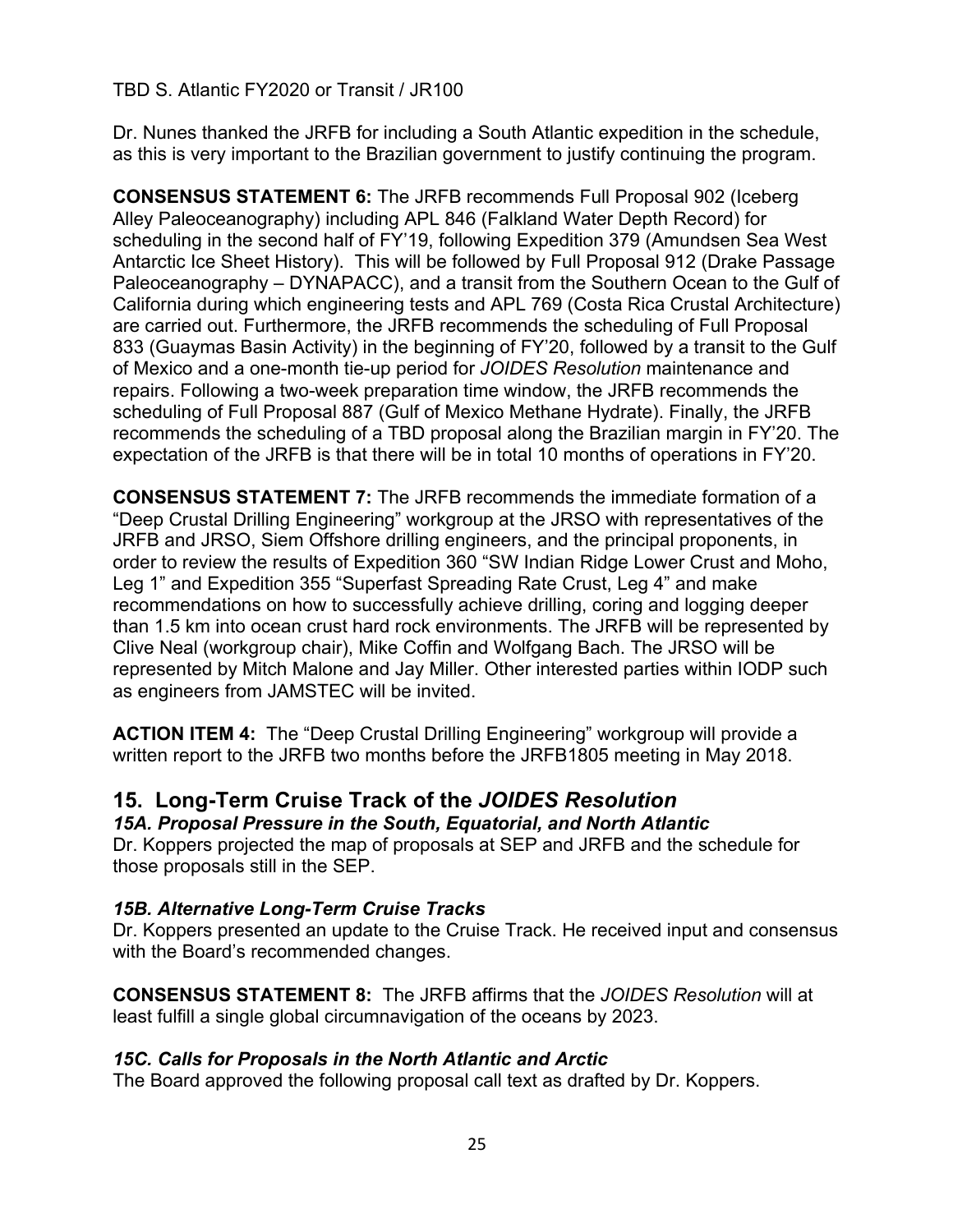**CONSENSUS STATEMENT 9:** The JRFB affirms that based on current and anticipated proposal pressure, the *JOIDES Resolution* will follow a path from the Gulf of Mexico in FY19 to the South Atlantic for the opportunities for drilling there in FY20. The JRFB expects that the *JOIDES Resolution* will start to operate in the general area of the Equatorial and North Atlantic, Gulf of Mexico, Mediterranean, Caribbean, and the Arctic in FY21 and through FY22. Furthermore the JRFB expects that the *JOIDES Resolution* will compete its global circumnavigation in the Indo-Pacific region in FY23.

#### *15D. Reaffirmation of at least a Single JOIDES Resolution Circumnavigation by 2023*

The Board approved consensus statement 8 (see above) as drafted by Dr. Koppers.

# **16. Executive Session to Discuss FY16 JRSO Site Review and Co-Chief Scientists' Evaluation Reports**

Closed session – no notes taken.

## **17. Discussion of NSF's Response to FY16 Site Review**

Dr. Allan stated that NSF's response to the JR Facility Review Panel Report will be posted to the JRSO web site, and that the panel thought the platform was being run well with the following recommendations:

## *17A. Facility Communication Recommendations*

• Improve communication to the science community regarding improvements and advances in capabilities on the JR, as well as limitations of capabilities, particularly in third party tools (are they operational or experimental?).

## *17B. IODP Program and Facility Legacy Recommendations*

- Advertise within the community the success of the JR Publications Services and continue your innovative methods of archiving of digital documents and making documents available.
- Evaluate long-term needs for the Core Repository to insure an appropriate balance of core preservation techniques (air-conditioning vs. refrigeration, racks on tracks, on-site instrumentation, etc.) is available.

## *17C. JR Science Party Staffing Recommendations*

- Coordinate regular PMO meetings to improve the number and diversity of nominations for the science party.
- Initiate a dialogue and perhaps discuss an appropriate venue to understand the purpose of, and to establish overarching programmatic goals for, sailing Education or Outreach officers. Understanding that Education and Outreach have different philosophies is an important step toward establishing these programs and goals. NSF recommends that the IODP Forum take the lead in this action.

Dr. Carl Brenner, Director of the U.S. Science Support Program, stated that the USSSP had attempted to address the perceived lack of philosophy behind the Education and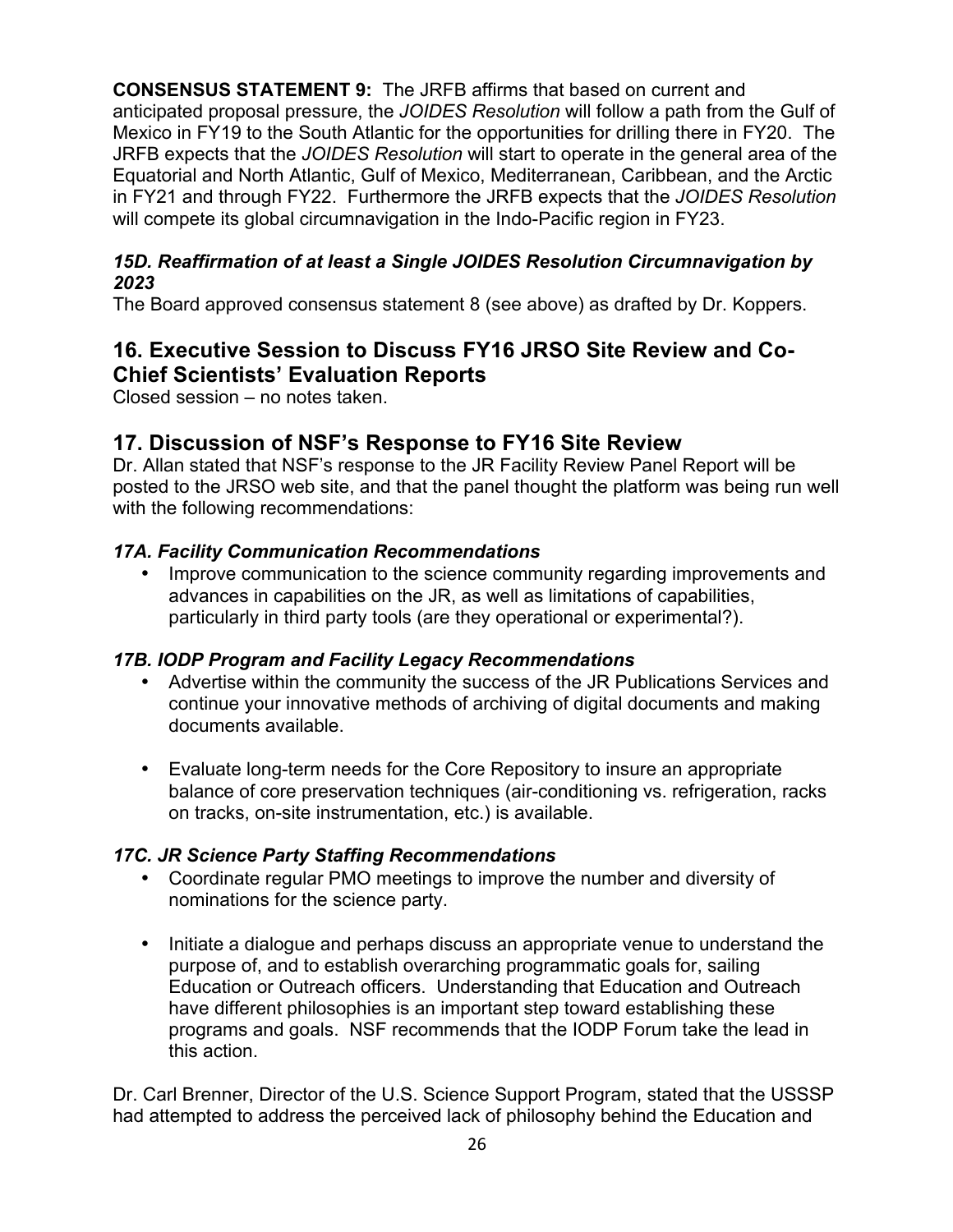Outreach programs by presenting an E&O white paper at the last meeting of the U.S. Advisory Committee for Scientific Ocean Drilling (USAC), and now, given this directive, they will reach out to a wider audience. Dr. Brenner suggested that the ECORD Outreach and Education Task Force might be the most appropriate venue to discuss program-wide E&O issues, as there are usually no Education or Outreach professionals at the Forum meeting. Dr. Koppers and Dr. Austin argued that the Forum is a wideopen entity and that Education and Outreach officers should attend to foster communication with the other IODP science participants, but they agreed that more communication is better, and discussions at other venues will also be important.

**CONSENSUS STATEMENT 10:** The JRFB is very pleased with the results and recommendations presented in the FY16 Co-chief Scientists Report and the FY16 JRSO NSF Site Review Report (February 2017). Both reports point out the outstanding operation, very capable management, and highly significant and operationally critical engineering improvements of the *JOIDES Resolution* facility by the JRSO. In addition, the JRFB fully supports the conclusions and recommendations by the NSF in their response to the FY16 reports, in particular to have the JRSO develop a long-term plan for the continued accommodation of cores in the Gulf Coast Repository.

**ACTION ITEM 5**: The JRSO will provide a written report to the JRFB two months before the May 2018 JRFB Meeting delineating options, cost estimates and/or solutions for the expansion plans of the Gulf Coast Repository.

**CONSENSUS STATEMENT 11:** The JRFB affirms its long-term goal to maintain the *JOIDES Resolution* facility and the Gulf Coast Repository as a state-of-the-art "floating Earth science laboratory" that is up-to-date with current analytical equipment, software and databases, while adding new standard shipboard and onshore analytical capabilities, if required by a demonstrable need of the larger IODP science community.

**ACTION ITEM 6**: The JRSO is asked to provide annual reports to the JRFB during its annual meetings, delineating options, cost estimates and/or solutions for the addition of new analytical capabilities on the *JOIDES Resolution* or for onshore capabilities supported through the Gulf Coast Repository.

**CONSENSUS STATEMENT 12:** The JRFB finds that a closer coordination between the expedition science objectives and both the education and outreach programs is warranted, including the participation of seagoing educators, videographers and other education and/or outreach officers. The JRFB supports the plan to discuss the role of education and/or outreach officers during the 2017 IODP Forum and PMO meetings in Shanghai, China.

**CONSENSUS STATEMENT 13:** The JRFB supports the JRSO scheduling engineering testing during transits on an as needed basis. Mechanisms for assessing the readiness of tools and other engineering innovations are required and, when proven ready, scheduling their testing at-sea with minimal impact on science is necessary. Such testing is needed to enhance the productivity of scientific ocean drilling and such engineering advances should be widely advertised to the community in order to inform future drilling proposals. Regular updates from the JRSO to the JRFB on engineering developments and testing are requested.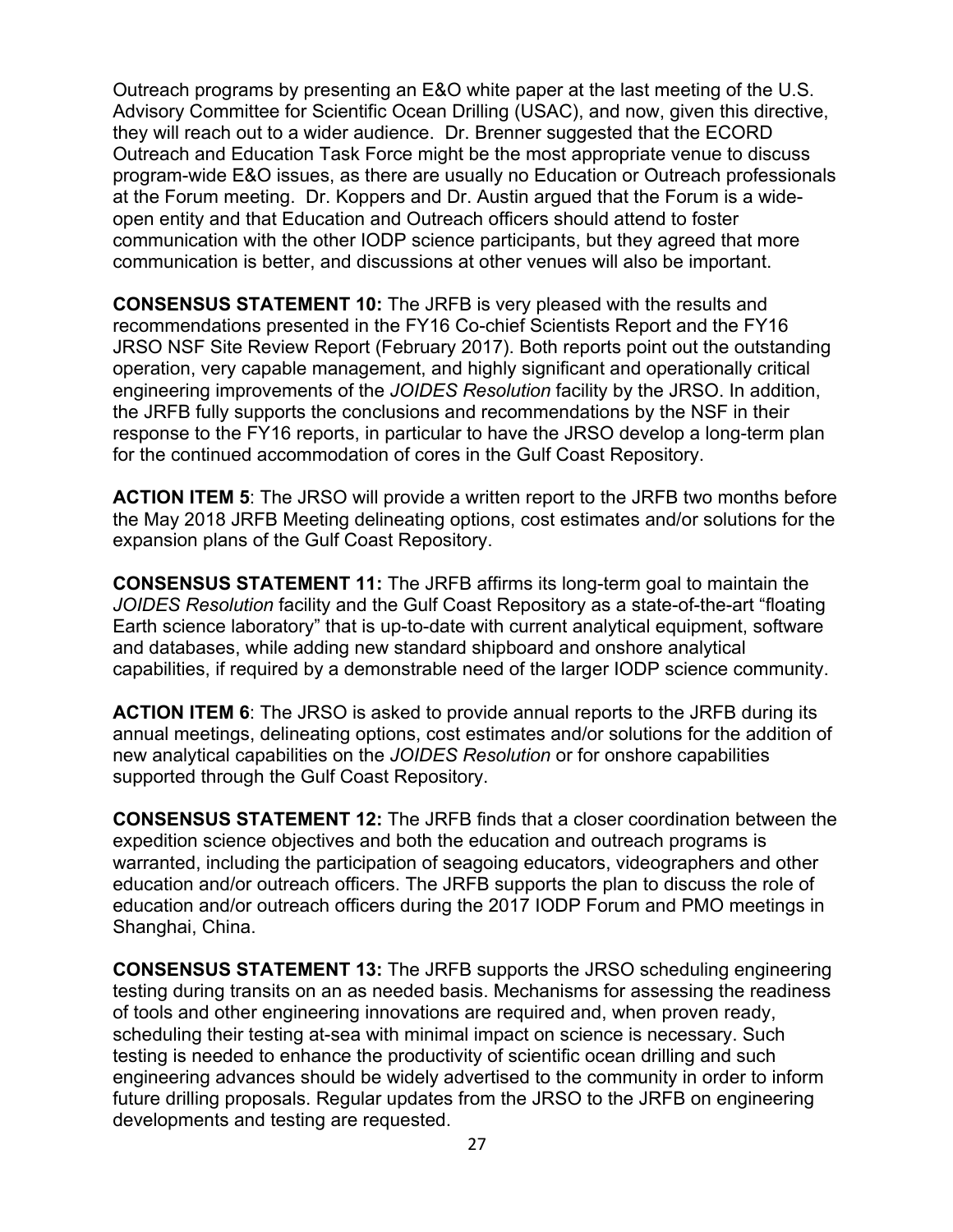#### **CONSENSUS STATEMENT 14:**

The JRFB is very pleased with the numerous achievements of the IODP Science Support Office (SSO), in particular the outstanding management of the proposal process, the state-of-the-art operation of the proposal and site characterization databases, the development of new software tools to help proponents and panel members to work more efficiently with proposals and the large number of related data files, and the smooth organization of the meetings of the JRFB and its Advisory Panels. The JRFB is looking forward to the implementation of further improvements to the proposal and site characterization databases as laid out in the SSO FY18 APP.

## *TOPICS POSTPONED FROM DAY 1*

#### *9H. Discussion on Science Party Issues*

Dr. Koppers introduced the topics as follows and led the Board in discussion.

#### *9H1. Abolishing the Requirement of Synthesis Papers by Co-Chief Scientists*

Dr. Clement showed statistics for publication and citation of synthesis papers following each expedition of the current program (2013-2023). The Co-chiefs complaint is based on the fact (as shown in the statistics) that few are generated within the salaried timeframe and there are very few citations of those generated. Dr. Miller noted that because many expeditions are multi-faceted, a synthesis paper is difficult, if not impossible to produce, but Dr. Allan noted that while responsibility for writing a synthesis paper is not stated in the Co-Chief contract, removing it as a program requirement could result in a reduction in U.S. Co-Chief financial support. Dr. Koppers requested and received approval of his Consensus Statement and argued that, because the publication process now takes longer, the synthesis paper should be encouraged (when appropriate), but not required.

#### **CONSENSUS STATEMENT 15:**

The JRFB approves to remove the Co-chief Scientist Publication Requirement to publish at least one synthesis paper per expedition. However, the JRSO is asked to keep encouraging Co-chief Scientists to always consider these kind of publications, if deemed worthwhile and scientifically justified.

#### *9H2. Staffing of Shipboard E&O Personnel*

See Item 17C (above).

#### *9I. Discussion on JRFB Handling of Proposals after SEP Forwarding*

Dr. Koppers led the Board in a brief discussion to fine-tune the following consensus statement:

#### **CONSENSUS STATEMENT 16:**

The JRFB reaffirms its primary goal of implementing all proposals that are thoroughly reviewed, scientifically evaluated, and forwarded by SEP and that have been recommended for approval by EPSP. Decisions on scheduling are principally dependent on the planned regional track of the *JOIDES Resolution*, maximizing the fit and balance of proposals to the IODP 2013-2023 Science Plan, funding and ship time availability, and safety, permitting, and other logistical constraints.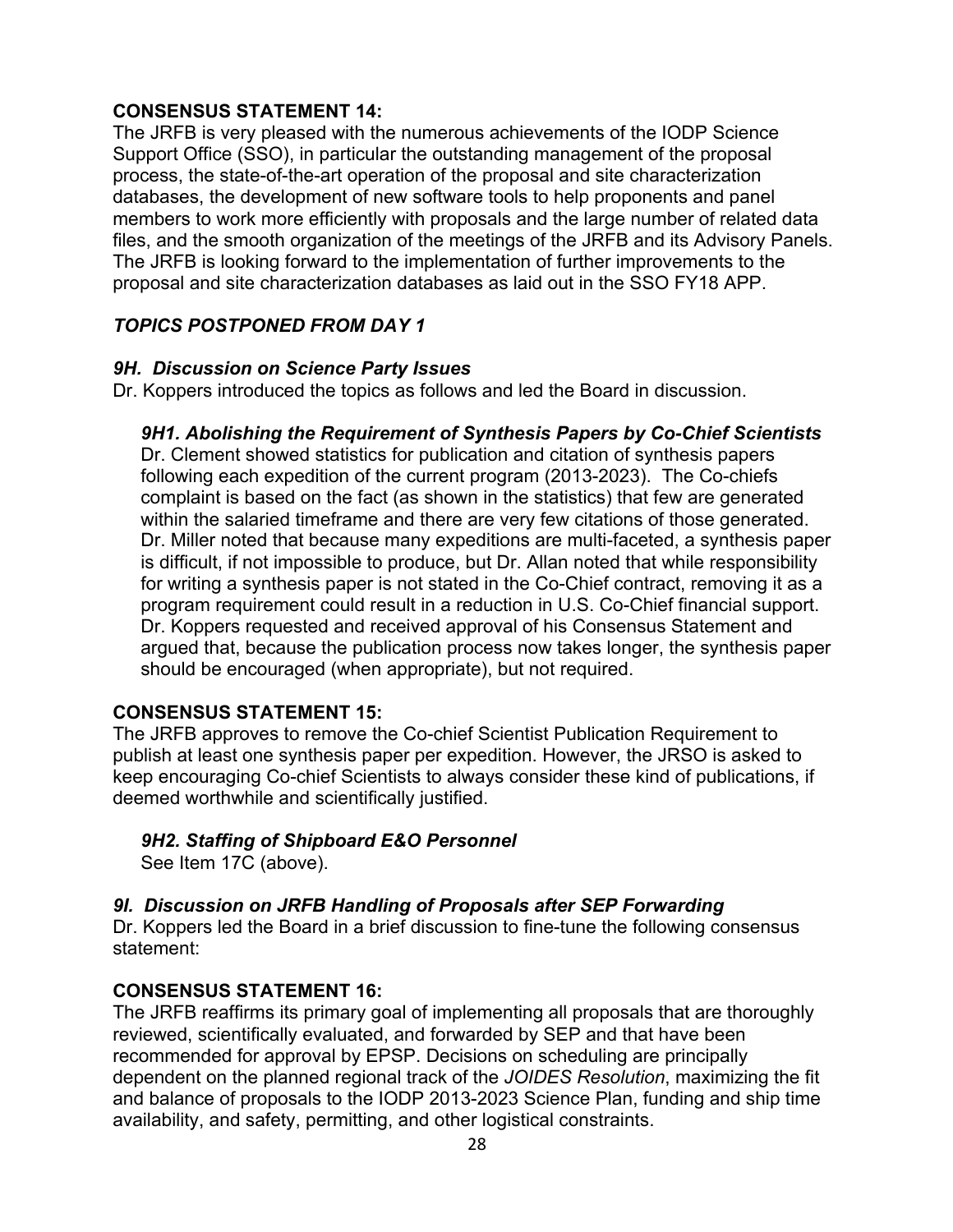Dr. Given recommended that Dr. Koppers include this statement in his letters to the proponents to help to get this message into the community.

# **18. Report of the JR Science Operator**

## *18A. Review of Y1-3 and Comparison with IODP Phase I*

Dr. Clement presented a brief comparison between the current and previous science operator programs. He noted that the transition from the previous to the current program was peaceful enough to be largely unnoticed by the community. He emphasized the change in operational philosophy that resulted in a great reduction in transit distance/time, and associated fuel costs. His summary included:

Operational infrastructure accomplishments in the form of:

- Fiber optic VIT and new hydraulic power unit
- Implemented a pipe refurbishment program
- Purchased new drill pipe

Operational/Engineering accomplishments in the form of:

- Half APC Corer
- Hydraulic Release Tool and drill-in casing system (HRT)
	- o Saves multiple pipe trips for typical casing installation
- Videos for each major tool to help science party understand the operations

Operational accomplishments in the form of:

- Hard rock spud in on Expedition 360
- Third longest drill string deployment from the JR
- Near record recovery on Expedition 363 (Western Pacific Warm Pool)

Laboratory / Instrumentation improvements in the form of:

- New supercomputing rock magnetometer installed in Guam port call
- New XRF core scanner at GCR
- Hand Held XRF on JR
- Built in HEPA filtered microbiology sampling enclosure for clean sampling
- Added external scientist to the Laboratory Working Groups
- Using workshops to address laboratory issues (color reflectance, stratigraphic correlation, paleomagnetism, microbiology (contaminant testing))

Application development and IT improvements in the form of:

- LIME data editing/QC tool
- Live (formerly LIMSPEAK)
- Track systems standardized
- Internet bandwidth more than doubled (1 Mb up and 2 Mb down).

Publications accomplishments in the form of:

- Open access since the mid-90s (both data and publications)
- AGI Scientific Ocean Drilling Bibliographic Database
- ORCiD researcher and contributor identifiers (orchid.org)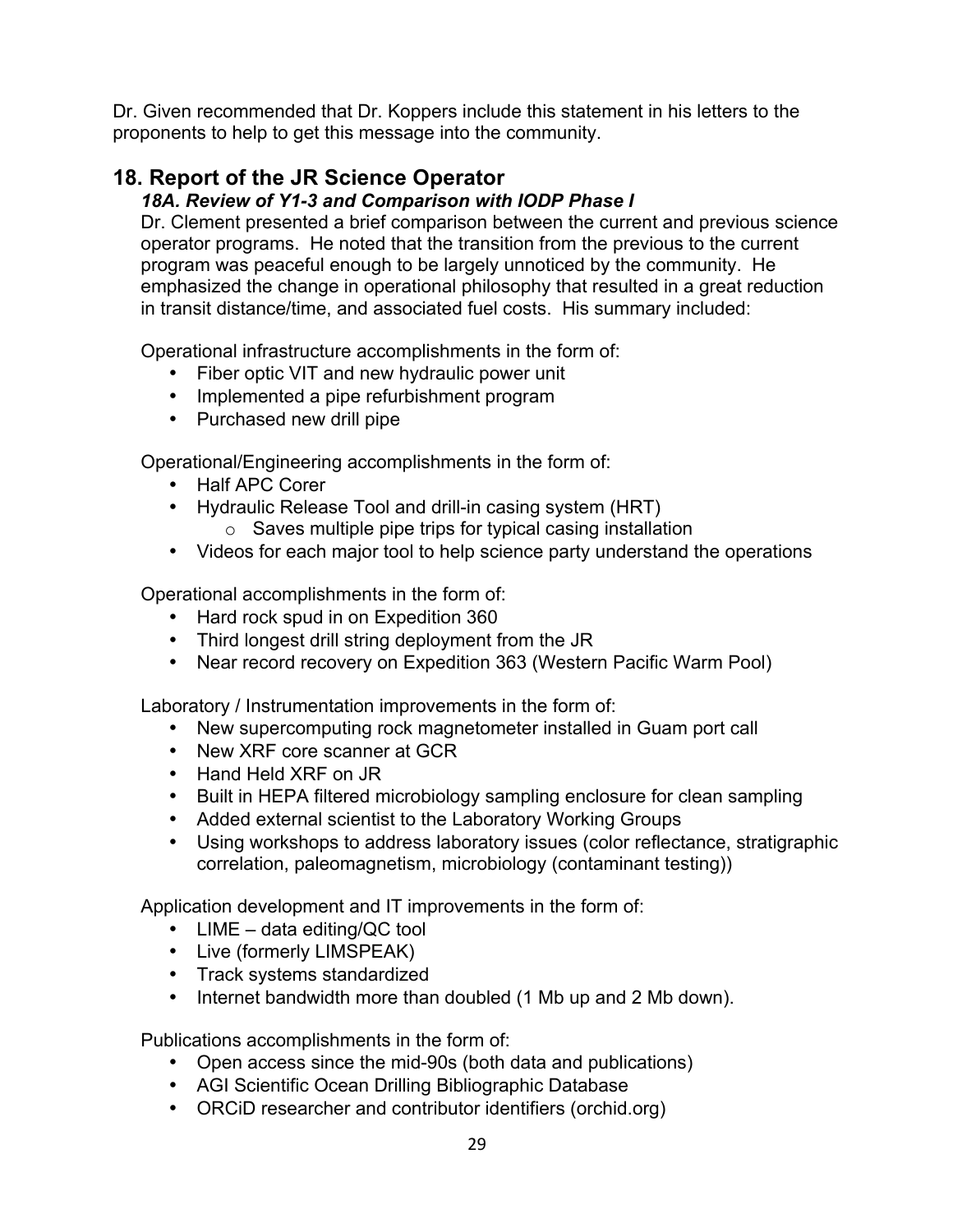- FundRef funding tracking
- CrossMark metadata

Dr. Clement's budget comparison showed a peak in 2012 with an average at \$69M per year. He stressed that JRSO worked hard to reduce the budget as they were tasked, and their efforts resulted in a 5<sup>th</sup> expedition in 2018.

JRFB Member, Dr. Christina Ravelo commented that while the half APC is great, it takes longer and tends to produce more gaps in recovery. She asked if the drillers could do a full APC with drill-over? Dr. Clement noted that this introduced the risk of bending the equipment, so the drillers tend to be reluctant to do this when they have non-magnetic collars. Because the JRSO tries not to micromanage the ship, with this sort of risk-time-sample tradeoff, they leave the decision to the Co-chief scientists. Dr. Malone stated that the JRSO also seeks input from the ship's superintendent and ops to assure that they're comfortable with drilling-over as needed.

# **19. The JR Science Operator Draft FY'18 Annual Program Plan**

Dr. Clement gave a brief operational review of the expeditions scheduled in FY18:

- Expedition 374: Ross Sea West Antarctic Ice Sheet History
- Expedition 372: Creeping Gas Hydrate Slides & Hikurangi LWD
- Expedition 375: Hikurangi Subduction Margin
- Expedition 376: Brothers Arc Flux
- Expedition 369: Australia Cretaceous Climate & Tectonics

He then gave a brief summary of the 2018 budget and the expectations included in that budget: five expeditions -- four of which are complex/costly. Dr. Allan pointed out that the exceptional costs for 2018 are accounted for in the increased bandwidth (deemed necessary), and the LWD cost, which is a known and high-cost/risk factor.

Dr. Clement emphasized that impact of the budget increase might be mitigated with TAMU's anticipated carry forward, if fuel costs cooperate. And while the 2016 NSF Review Panel recommended approximately \$1 Million in cost increase for staff and increased bandwidth, TAMU will continue to look for a way to bring this down.

Dr. Coffin asked if the JR would need a major refit anytime soon? Dr. Clement stated that the ship owner is looking at alternatives to keep the ship on track, and they will be investing in the derrick (either replace or repair) soon. But post-2019, the ship owner will be looking into what they can or must do to keep the ship in operation.

## **CONSENSUS STATEMENT 17:**

The *JOIDES Resolution* Science Operator (JRSO) Annual Program Plan FY'18 is recommended for approval in principle. The final plan will be considered for approval by the JRFB at a later date, but before the end of July 2017.

*(Postscript: The JRSO APP FY18 was approved (via email) on 20 June 2017.)*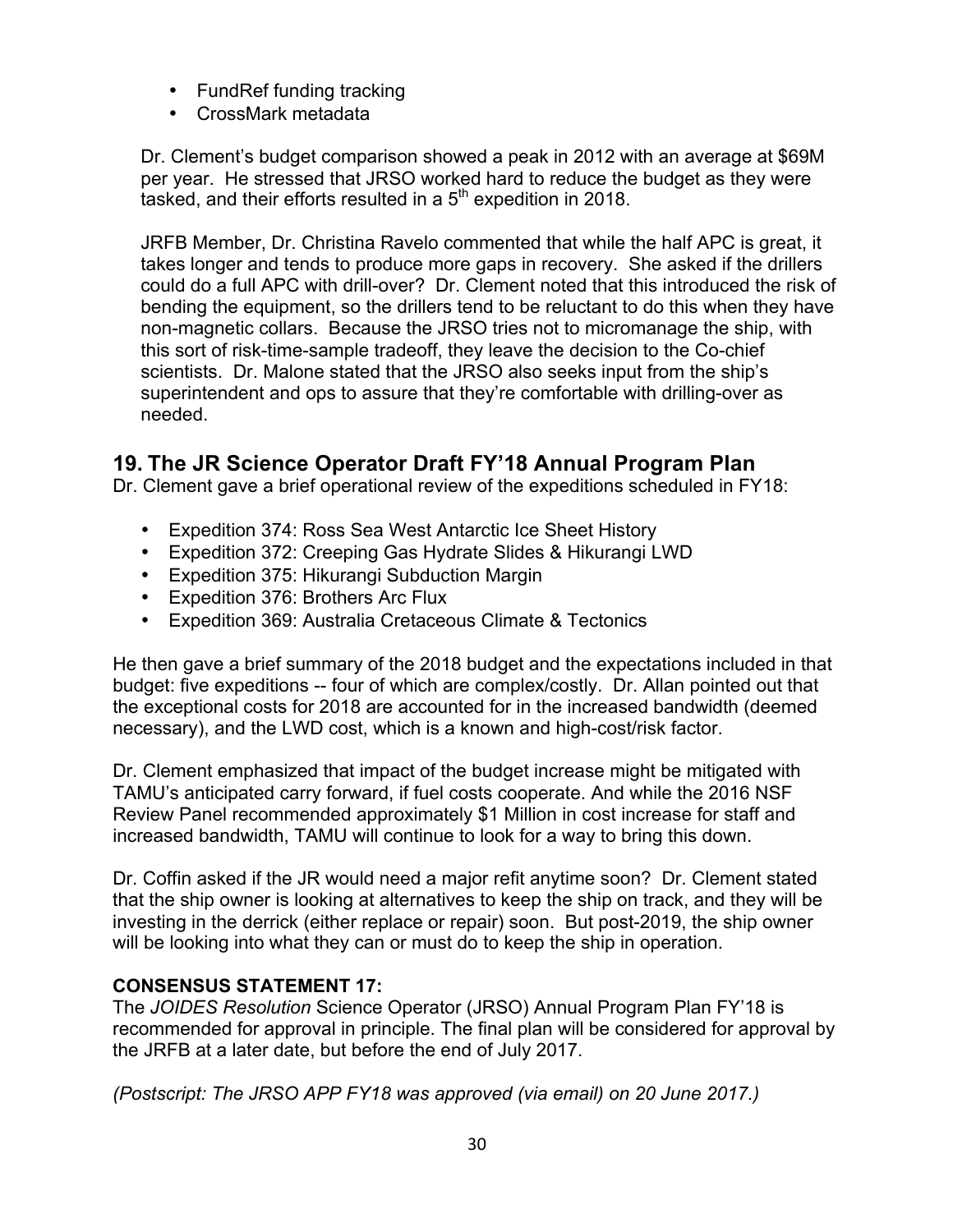# **20. The Science Support Office Draft FY'18 Annual Program Plan**

Dr. Given presented her first draft of the SSO Annual Program Plan. She reviewed the planned budget, which remained within 2% of the FY17 budget while retaining the same level of staffing and transitioning from Dick Norris to Donna Blackman as scientific advisor.

While the majority of the FY18 task work remained the same, the SSO continues to strive to support the IODP community, and the science by working on improvements to our databases by:

- Scoping out the concept of a Master Site Table in the Proposal Data Base (PDB)
- Implementing a new file flag for data files subject to LNDAs
- Planning for technical refresh of SSDB (perhaps at SEP in January)
- Implementing a static site for Integrated Ocean Drilling Program documents

Finally, Dr. Given gave a quick review of the plan going forward, which includes an accomplishment-based renewal proposal for a "staying the course" program. Dr. Koppers stated that the SSO is on the right track and has performed outstandingly.

#### **CONSENSUS STATEMENT 18:**

The Science Support Office (SSO) Annual Program Plan FY'18 is recommended for approval in principle. The final plan will be considered for approval by the JRFB at a later date, but before the end of July 2017.

## **21. Update on US-IODP** *JOIDES Resolution* **Facility Renewal**

Dr. Beth Christensen, U.S. Advisory Committee Chair, and Dr. Brenner summarized the *JOIDES Resolution* facility renewal process. Dr. Christensen discussed the schedule and reminded the group that the JR Assessment Workshop Goals, are to:

- Assess the role of the *JOIDES Resolution* to date in accomplishing the IODP Science Plan
- Project the role of the facility in the completion of the remainder of the IODP Science Plan
- Highlight the regional operational approach, including planning and science syntheses workshops and products

She then showed the JR Assessment Workshop timeline -- to review what has been accomplished and what remains to be done. She also reviewed the Steering Committee's approach to the final product, noting that the workshop will host approximately 75 attendees, representing the broad U.S. community, and the survey will tie the success of the 14 challenges to the facility. One goal of the workshop is to capture how this regional approach is permitting the IODP to do more and better science. Dr. Christensen listed the steering committee members and gave basic statistics regarding survey response and international participation. She also outlined and provided the rationale for the workshop application requirements. Finally, she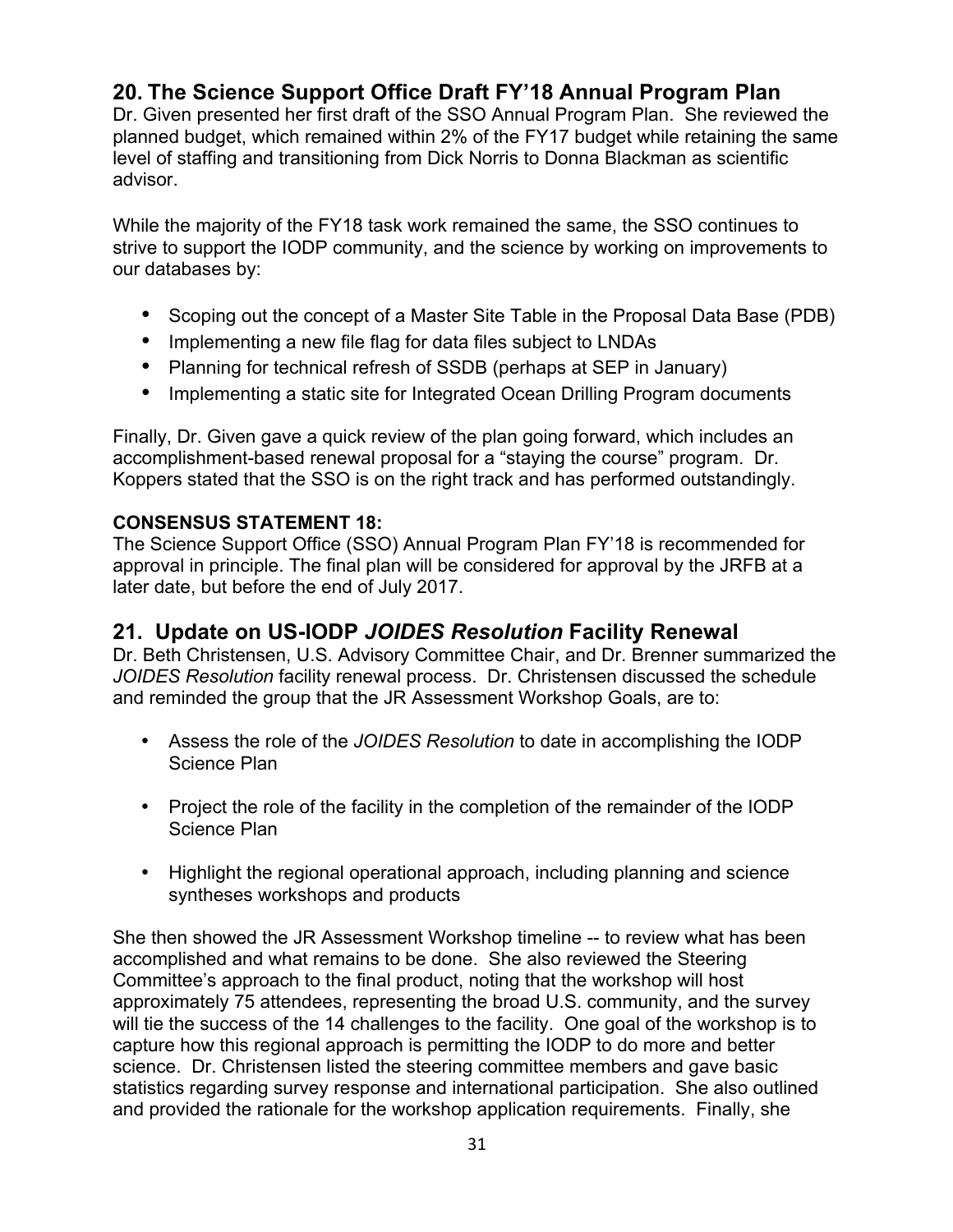discussed the agenda for the workshop, and presented the purpose of outlining the accomplishments toward the Science Plan.

Dr. Brenner then provided a summary of the demographics of the survey results and emphasized that these are preliminary statistics. The survey received 876 valid responses with a wide range of countries participating. Approximately half of the participants were veteran scientists (over 10 years into their career) and more than 60% had published research or had sailed on an expedition for IODP. Dr. Christensen noted that the original request for participation was not as effective as a later request from Dr. Koppers in which he approached institutional points-of-contact directly.

Dr. Coffin, on behalf of ANZIC, thanked USAC and USSSP for fast-tracking the Australasian workshop, which is getting a great response.

Dr. Koppers indicated that he sees the JRFB as the custodians of the JR Facility, while the JRFB Advisory Panels (SEP and EPSP) are facilitators for the science being carried out with the JR. He then asked what the role of the JRFB, SEP and EPSP would be during the JR Assessment Workshop? What can they do to provide context of the current IODP program and our new approach to JR operation? Dr. Christensen stated her desire to see no more than 2-3 Board or Panel-based observers/floaters for each theme, and Dr. Brenner encouraged JRFB, SEP, and EPSP members to apply to attend the workshop.

Dr. Koppers also stated that the Denver 1 Workshop in 2012 has had a long-lasting effect on the IODP program and the JR in particular. Most of the science priorities have been followed and most of the operational inventions established during Denver 1 have now been implemented by the JRFB. Think about CPPs, regional planning, hybrid expeditions, non-traditional expedition lengths, and synthetic expedition grouping like IBM (Izu-Bonin-Mariana) Arc, Monsoon, South China Sea marginal sea rifting, and Antarctic paleoclimate. He then stated that the JR Assessment Workshop could potentially have the same positive effects by providing the JRFB with future directions in how to best fulfill the years 2019-2023 through JR operations.

Dr. Christensen reminded the Board that the workshop (plan, as expressed in the agenda), will begin by providing attendee groups with a one-page summary of each expedition, and the leaders for each group will generate strong responses within the context of how the *JOIDES Resolution* facility has met / accomplished the challenges within each theme (How has the science plan been addressed to date by the facility and how it will be addressed moving forward?). Each group will present their results in plenary, and the entire group will assist in refining the final text.

The goal of the second day is to come to consensus on the challenges and determine what the future holds, though not in terms of long-range planning (as was done in the Denver I workshop). It's a straightforward task of distilling the community's opinions (through the survey data) and generating a report, and not intended to be a visionary workshop. However, if time is available, the group could have long-range, planning-type discussions.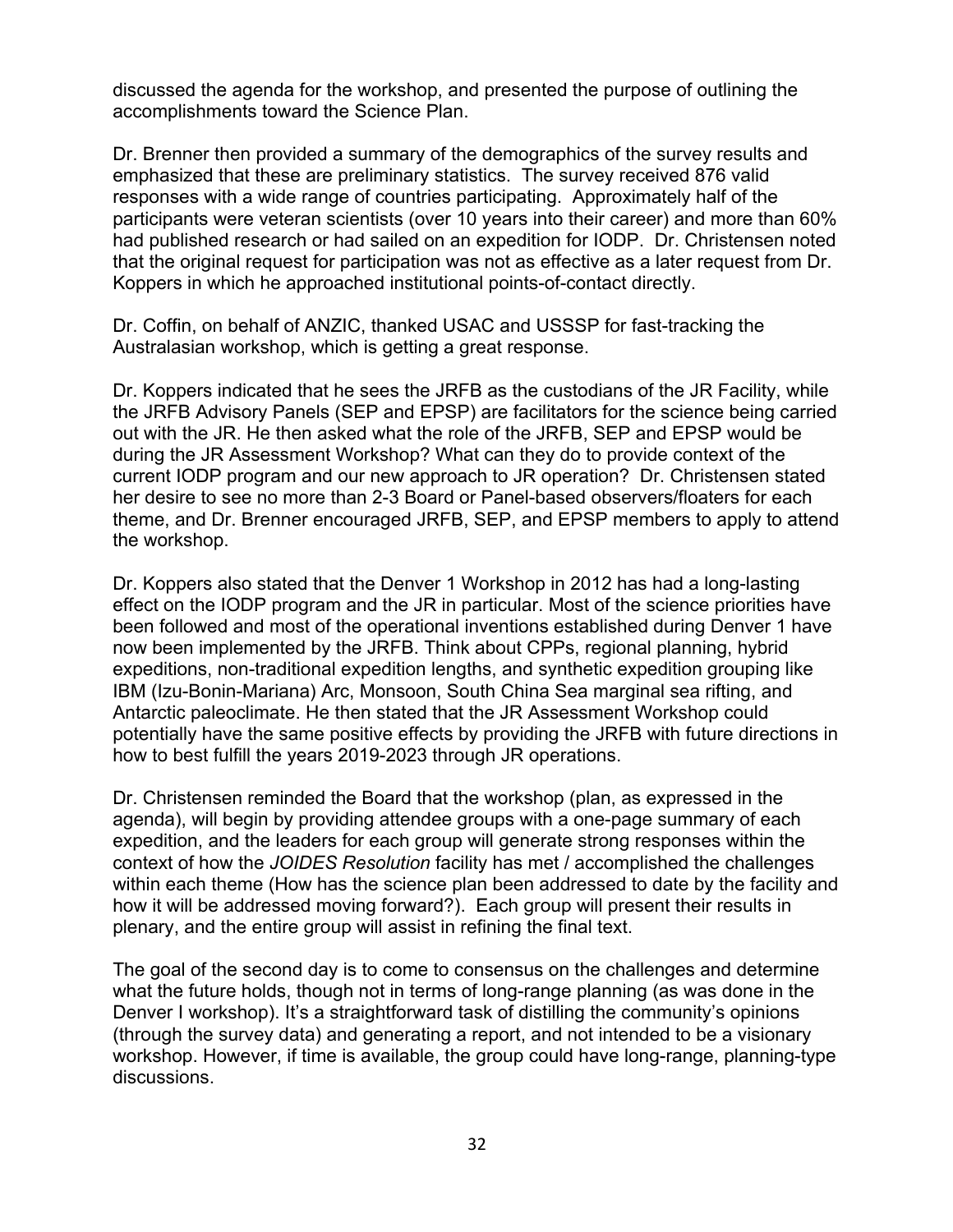# **22. Need of Additional IODP Analyses**

Dr. Christensen presented, based on USAC discussion and repeated requests to USAC for improvements / enhancements to on-board analytical technology, the following model to permit continued innovation in science on the *JOIDES Resolution* and keep the *JOIDES Resolution* at the forefront of its field.

Proponents identify, within their proposals and from a list of pre-determined measurements that the JRSO agrees to include in their budget, analyses critical for fulfilling mission objectives. The proponents should state clearly that, because of limited room on the *JOIDES Resolution*, these analyses must be done post-cruise, and are to be managed as shipboard measurements. The Science Evaluation Panel (SEP) will then evaluate if these measurements are critical.

These analyses would be part of the pre-cruise planning (in some cases it would require cores not be split) and this could be manageable if it's defined in advance. The data would be available to the science party immediately as shipboard data.

While this process was not intended to replace post-cruise science, but to enhance legacy data, it generated the following questions:

- If the SEP agrees that the requested measurements needed to achieve the objectives, is the JRSO responsible for seeing that these measurements are accomplished?
- If you provide a list of pre-approved measurement to limit what people can request, will this result in proponents asking for these measurements, regardless of critical need?
- How would the data be dealt with in LIMS?
- How might this impact SEP workload?
- Will SEP approve these measurements? Is approval by JRSO or NSF more appropriate?

Dr. Allan said that he finds this intriguing and worth further thought. Perhaps the model can be similar to that of a CORK. Proponents identify the data sets in the proposal and fund the analyses by writing proposals to NSF or other funding agencies. Tasking the JRSO with analyses would require they send it out for commercial bid. The SEP Cochairs agreed that the evaluation / review of these requests is within the purview of SEP, and this sort of request is a regular part of MSPs proposals.

Therefore, proponents can recommend analyses in their proposal to SEP, and they should state in the proposal that this data would be considered expedition data. However, their funding would / must come from another source. This is constrained by the supplemental measurement objectives and how they relate to the expedition objectives. This does not address the integration of that data into LIMS, which is not non-trivial for the JRSO. However, it gives the JRSO and JRFB 4-years (from proposal submittal to expedition drilling) to figure out how to do this properly.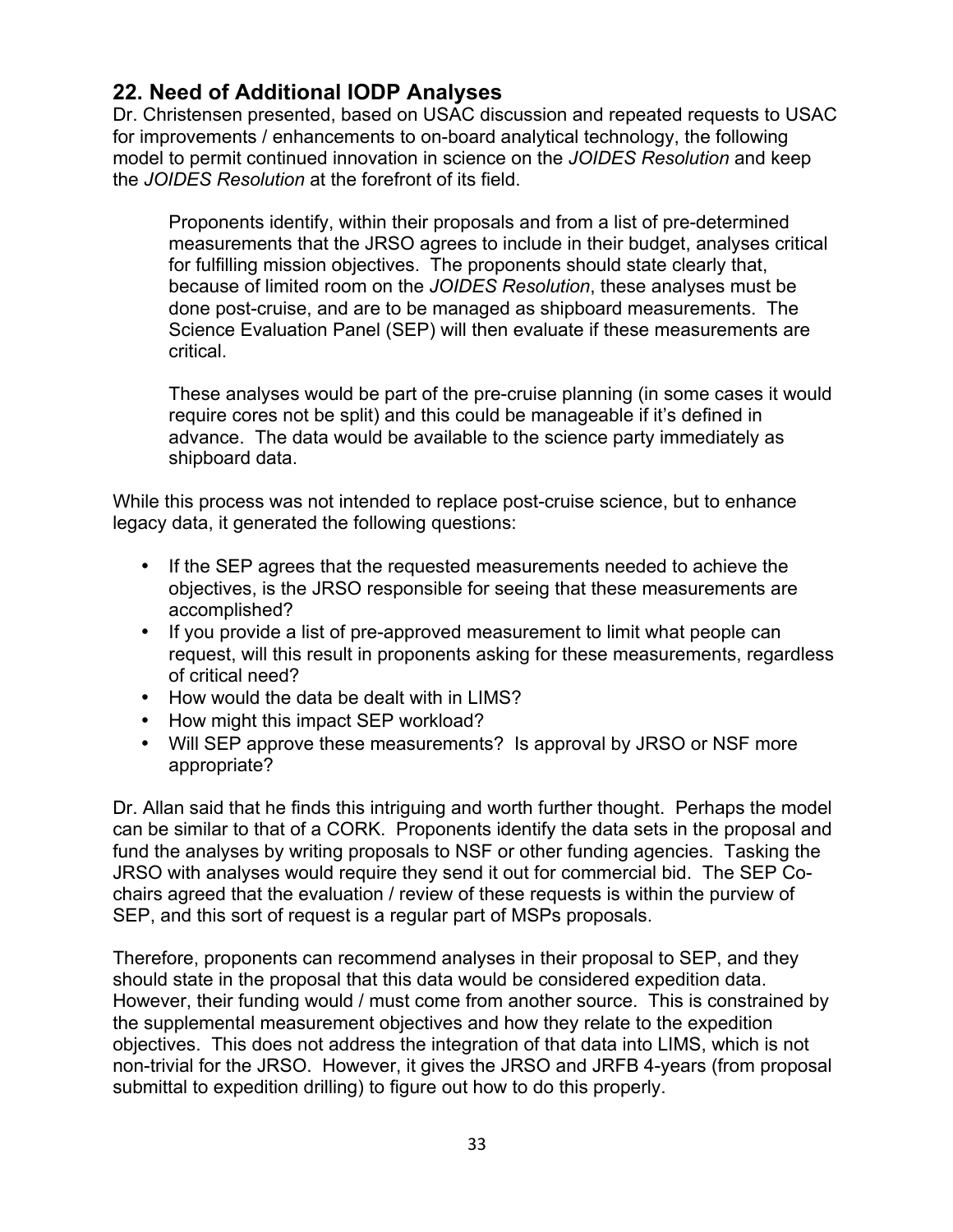Finally, the Board agreed that it needs a higher-level view of data -- perhaps a panel that doesn't meet but advises via email to provide the long view and overarching guidance for those times when people want to look outside the standard measurements. Consulting with the lab working groups and reviewing Standard Measurement documents is advisable.

## **23. Appointment of the New JRFB Chair**

Dr. Koppers noted that the JRFB Terms of Reference (TOR) calls for the appointment of a new chair after a 2-year term. Drs. Neal and Ravelo have expressed a willingness to chair the Board or the Board could put out a call for a new chair. Dr. Koppers also recommended, based on his experience, the JRFB Chair be a 3-year term, and in the third year, the Board elect a new chair (Chair-Elect) to shadow the chair before becoming Chair. The Board supports / approves this change to the TOR and agrees on internal nomination.

Dr. Ravelo, while willing, prefers not to chair at this time because of departmental duties. Dr. Neal is nominated, approved, and accepts his appointment as Chair-Elect.

#### **CONSENSUS STATEMENT 19:**

The JRFB extends the term of the current JRFB Chair Anthony Koppers with one year and agrees to change the term of the JRFB Chair to nominally three years.

#### **CONSENSUS STATEMENT 20:**

The JRFB appoints Clive Neal as the new JRFB Chair, starting 1 October 2018 and with a three-year term, following one year as Chair-Elect.

## **24. Membership of JRFB and the Curatorial Advisory Board**

Dr. Koppers noted that the JRFB term of Dr. Ravelo ends on September 30, 2017, and he thanked her for her service. He also introduced the new members of the Curatorial Advisory Board (CAB).

## **CONSENSUS STATEMENT 21:**

The JRFB sincerely thanks Christina Ravelo for her excellent service on the JRFB as science member. Over the past three years the JRFB has gained tremendously from Christina's vast knowledge on paleoclimatology and IODP science in general.

**ACTION ITEM 7:** The JRFB Chair will request that USSSP solicit applications for the JRFB U.S. science member replacement of Christina Ravelo. Recommendations from this process will be circulated to the JRFB (by e-mail) for approval.

## **25. Review of Consensus Statements and Action Items**

Dr. Koppers led the review of consensus statements and accepted appropriate changes and additions (see below). The final statements are compiled at the front of this document.

**ACTION ITEM 8:** The JRFB Chair, in collaboration with the SEP Co-Chairs, will continue monitoring and deactivating inactive (>5 years) SEP proposals as necessary.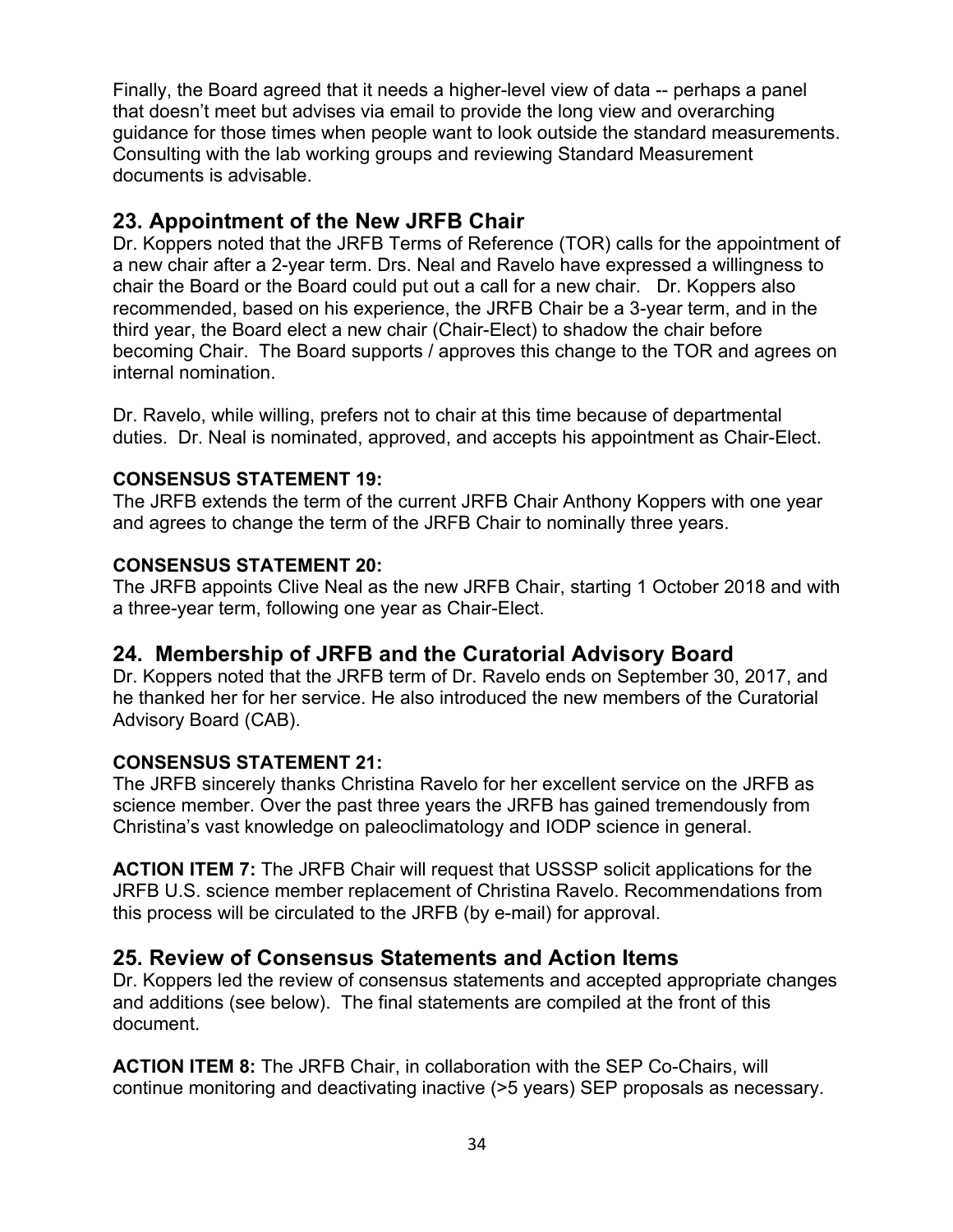**ACTION ITEM 9:** The JRFB Chair will continue monitoring proposals at the JRFB that have been inactive for 5 years or more and request proponent teams to provide the JRFB with an update via an Addendum and/or PRL.

**ACTION ITEM 10:** An EOS article by JRFB Chair Anthony Koppers and JRFB Chair-Elect Clive Neal will be written and submitted by July 2017 to update the IODP community on the status of the IODP program and the focus of the *JOIDES Resolution* scheduling, the JRFB model, and plans for drilling expeditions in the future up to the end of IODP 2013-2023.

## **26. Other Business and Next JRFB Meeting**

The JRFB discussed 2018 schedules for the following meetings:

- EFB is scheduled for June 15-16, 2018.
- JRFB will meet May 15-16, 2018 at the new NSF building in Alexandria VA.

Dr. Koppers, on behalf of the JRFB, thanked NSF for hosting the meeting, the SSO for their hard work in supporting the meeting, and for all participants for their active participation.

Meeting adjourned at 4:45 pm.